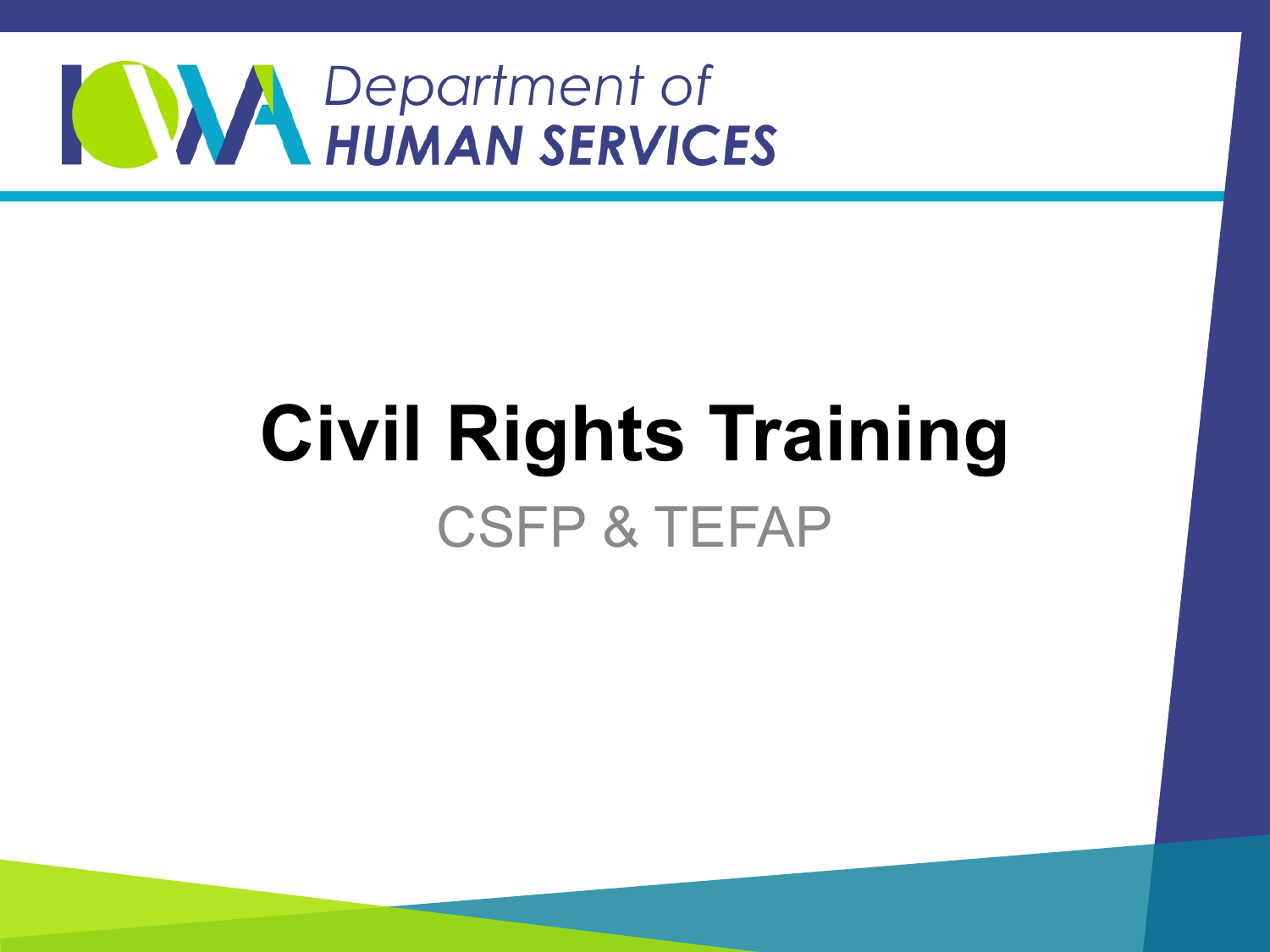# Civil Rights & Food Distribution

- Civil Rights are the non-political rights of a citizen and are guaranteed by the 13th and 14th Amendments of the U.S. Constitution and Acts of Congress.
- Organizations that accept Federal financial assistance must obey Federal civil rights laws, regulations, instructions, and guidance. USDA foods are considered Federal financial assistance per Civil Rights Instruction 113-1.
- Organizations that receive USDA foods must demonstrate civil rights compliance. This includes annual training for any person working with recipients of TEFAP and/or CSFP food.
- Civil rights laws, regulations, executive orders, and related other guidance can be found on this website: http://www.fns.usda.gov/cr/crregulation.htm

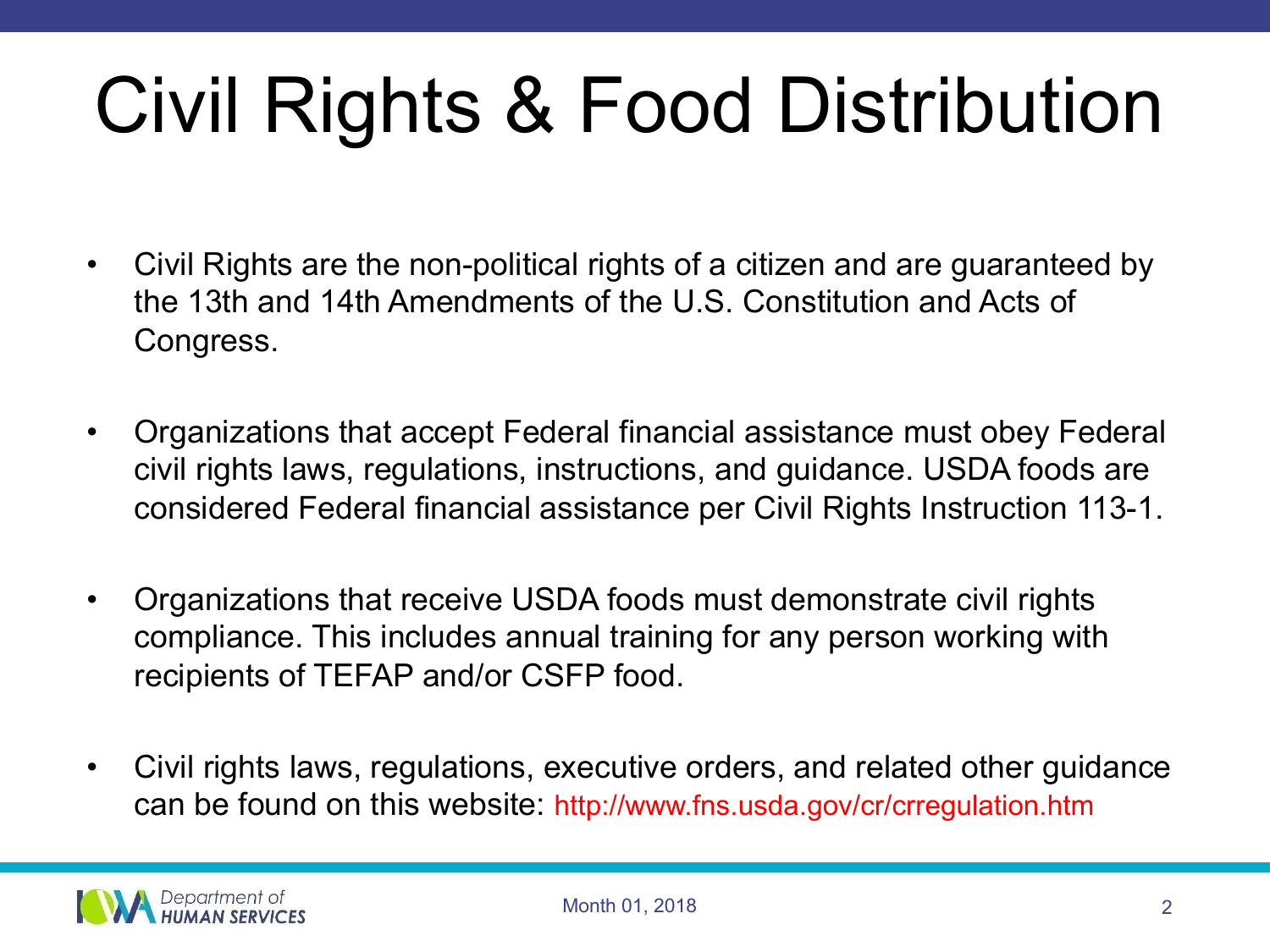# Goals of Civil Rights Training

- To provide equal treatment for all applicants and program recipients.
- To provide clients with knowledge of their rights and responsibilities as a program recipient.
- To eliminate barriers that prevent or deter people from receiving benefits.
- To promote dignity and respect for everyone.
- All front-line workers, including volunteers and supervisors, must receive annual civil rights training.

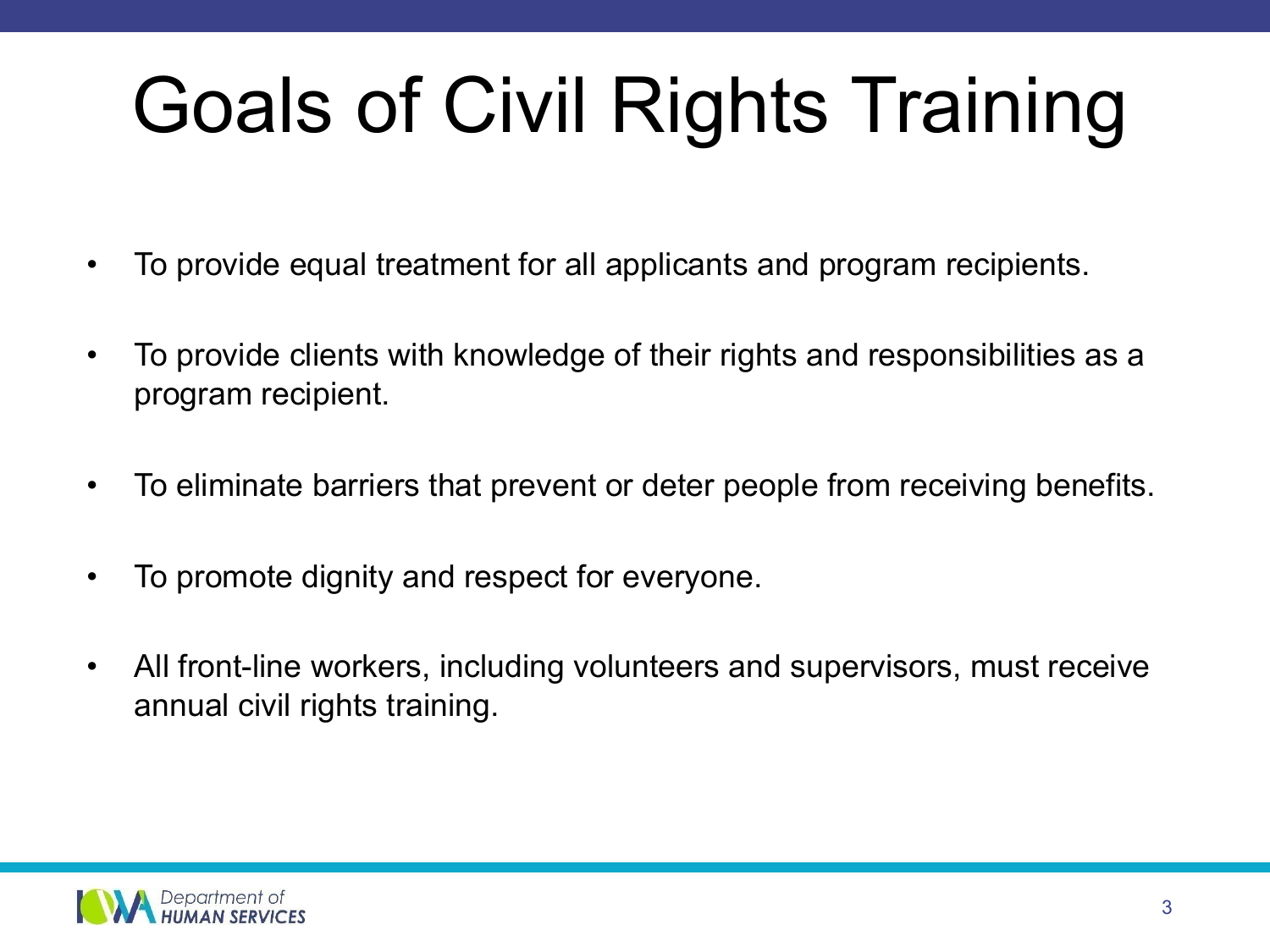# Annual Training

- Knowledge of civil rights applies to most areas of food distribution programs.
- All employees and volunteers who work directly with program applicants and/or recipients (and their supervisors) need to be aware of civil rights requirements.
- Training must be documented annually.

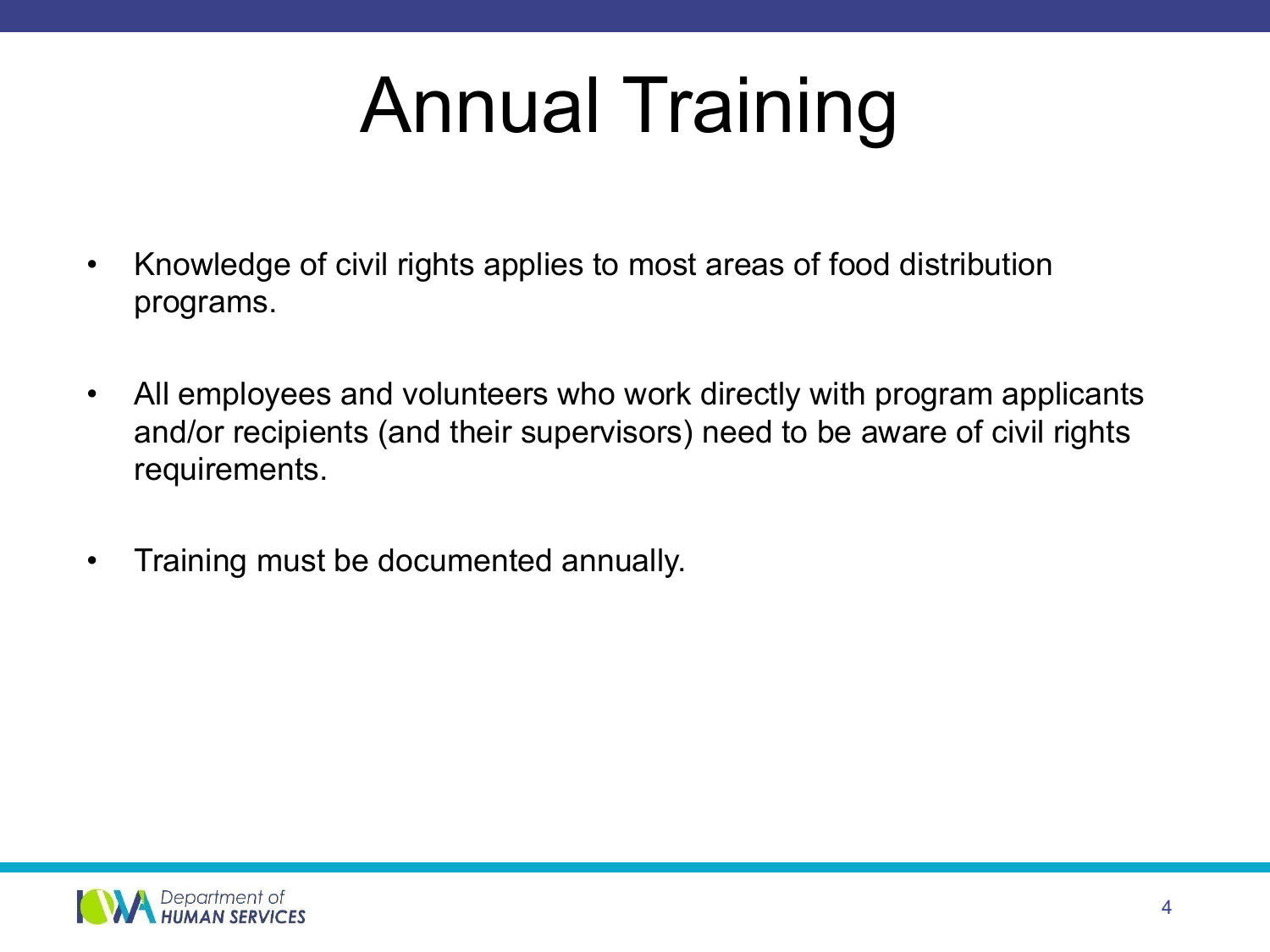The following policies prohibit discrimination based on race, color, national origin, age, sex, & disability.

| <b>Civil Rights Laws</b>                                                                                      | <b>Protected Classes</b>                                                |
|---------------------------------------------------------------------------------------------------------------|-------------------------------------------------------------------------|
| Title VI – Civil Rights Act of 1964<br><b>Civil Rights Restoration Act of 1987</b>                            | Race/Language<br>$\checkmark$<br><b>Color</b><br><b>National Origin</b> |
| <b>Age Discrimination Act of 1975</b>                                                                         | <b>Age</b><br>✔                                                         |
| Title IX of the Education Amendments of 1972                                                                  | Gender<br>$\checkmark$                                                  |
| Section 504 of the Rehabilitation Act of 1973<br><b>Americans with Disabilities Act</b>                       | <b>Disability</b><br>$\checkmark$                                       |
| Title VII CFR 16.3, Responsibilities of<br><b>Participation</b><br><b>Organizations</b>                       | <b>Religion</b><br>$\checkmark$                                         |
| Title VII CFR 247 (CSFP), 250 (Food<br>Distribution), &<br><b>251 (TEFAP)</b><br><b>FNS Instruction 113-1</b> | <b>All Classes</b><br>$\checkmark$                                      |

All documents are available at http://www.fns.usda.gov/cr/crregulation.htm

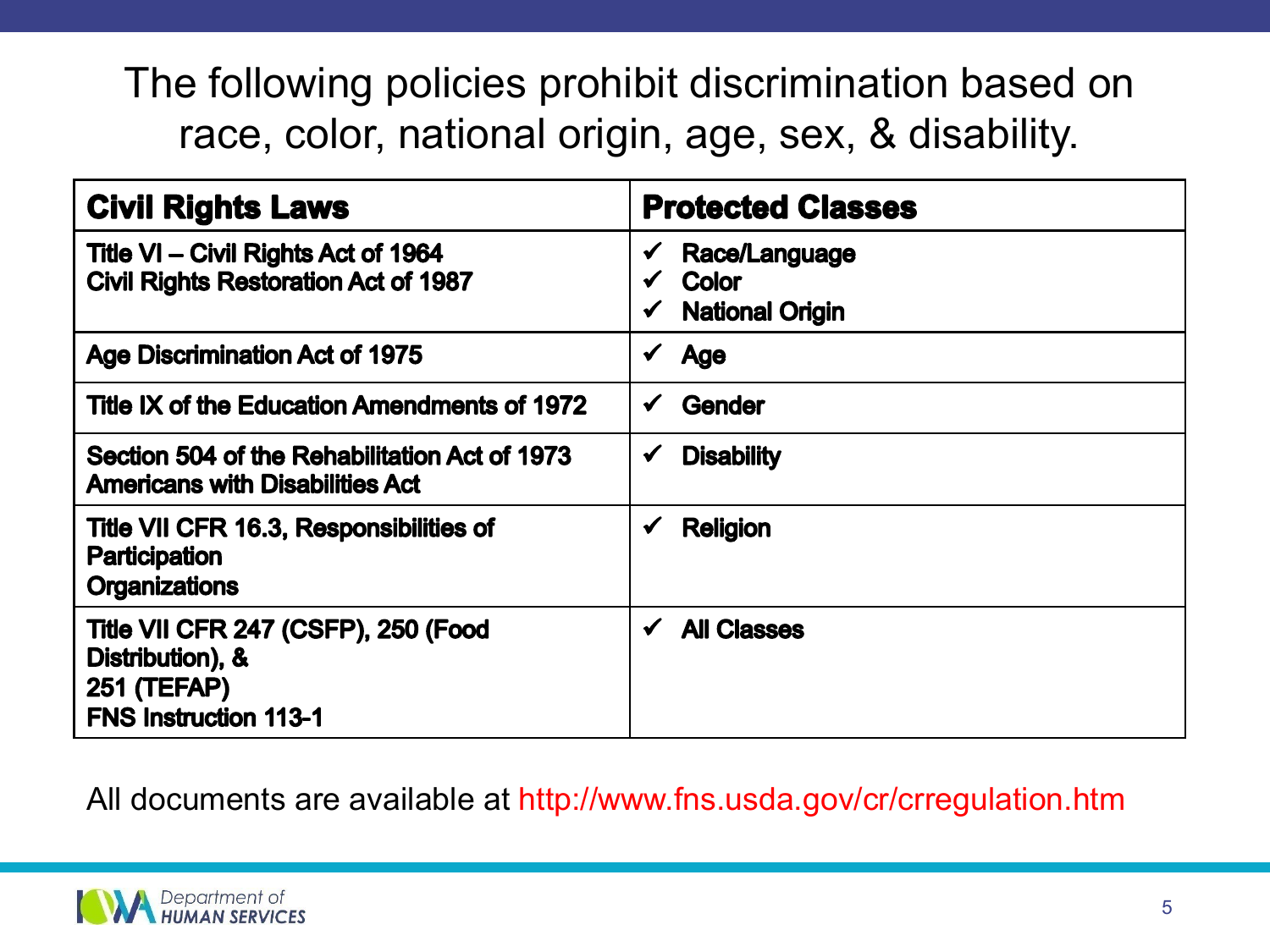# Types of Discrimination

- Disparate Treatment is when a person is intentionally discriminated against as a member of a protected class.
	- Example: Members of religious groups are denied service because their beliefs do not match the religious teachings of the organization that is distributing food.
- Disparate Impact is when actions that appear neutral have a negative impact on a protected class.
	- Example: A distribution site makes the Russian clients wait until the end of the day for food because interpreters are not available until late afternoon. This creates a situation where coveted food items may be unavailable to a specific group.
- Retaliation is the negative treatment of a member of a protected class in response to previous civil rights activity. This includes actions against their family and/or their associates.
	- Example: Family and friends of a client are denied food after the client filed a complaint against the agency.

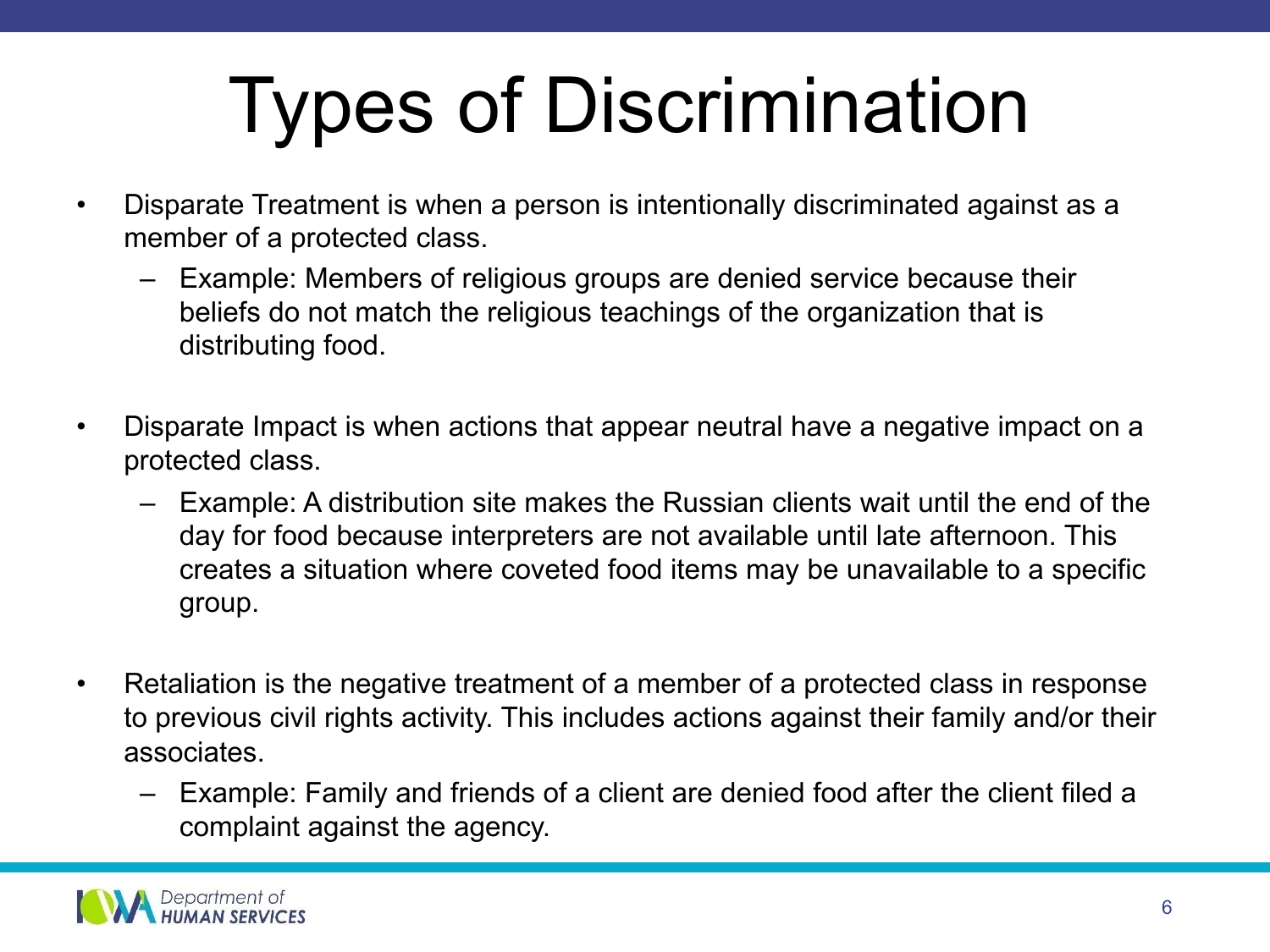# Eligibility Requirements vs Discrimination

- Congress has the ability to establish programs that are intended for certain groups of people such as CSFP that serves only persons 60 years of age and older.
- It is not considered discrimination to exclude those who do not meet eligibility requirements for these types of programs.
- For example, Congress can set age limits and this is not age discrimination for those who do not meet the age limits.

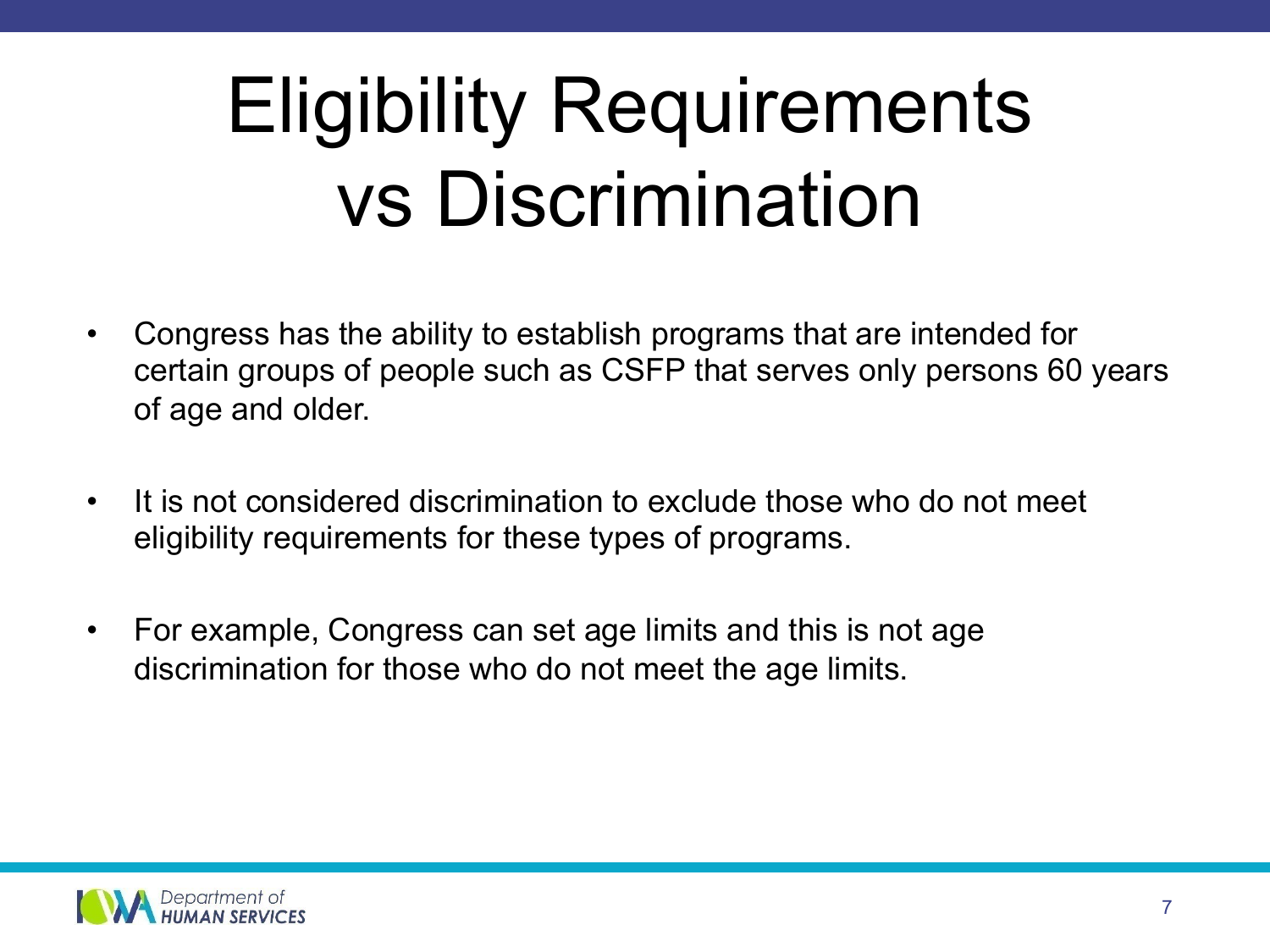# Components of Civil Rights **Training**

In accordance with FNS Instruction 113-1, civil rights training must include, but not be limited to:

- Collection & use of data
- Effective Public Notification Systems
- Complaint Procedures
- Compliance Reviews
- Resolution of Non-compliance
- Reasonable Accommodation of people with disabilities
- Language Assistance
- Conflict Resolution
- Customer Service

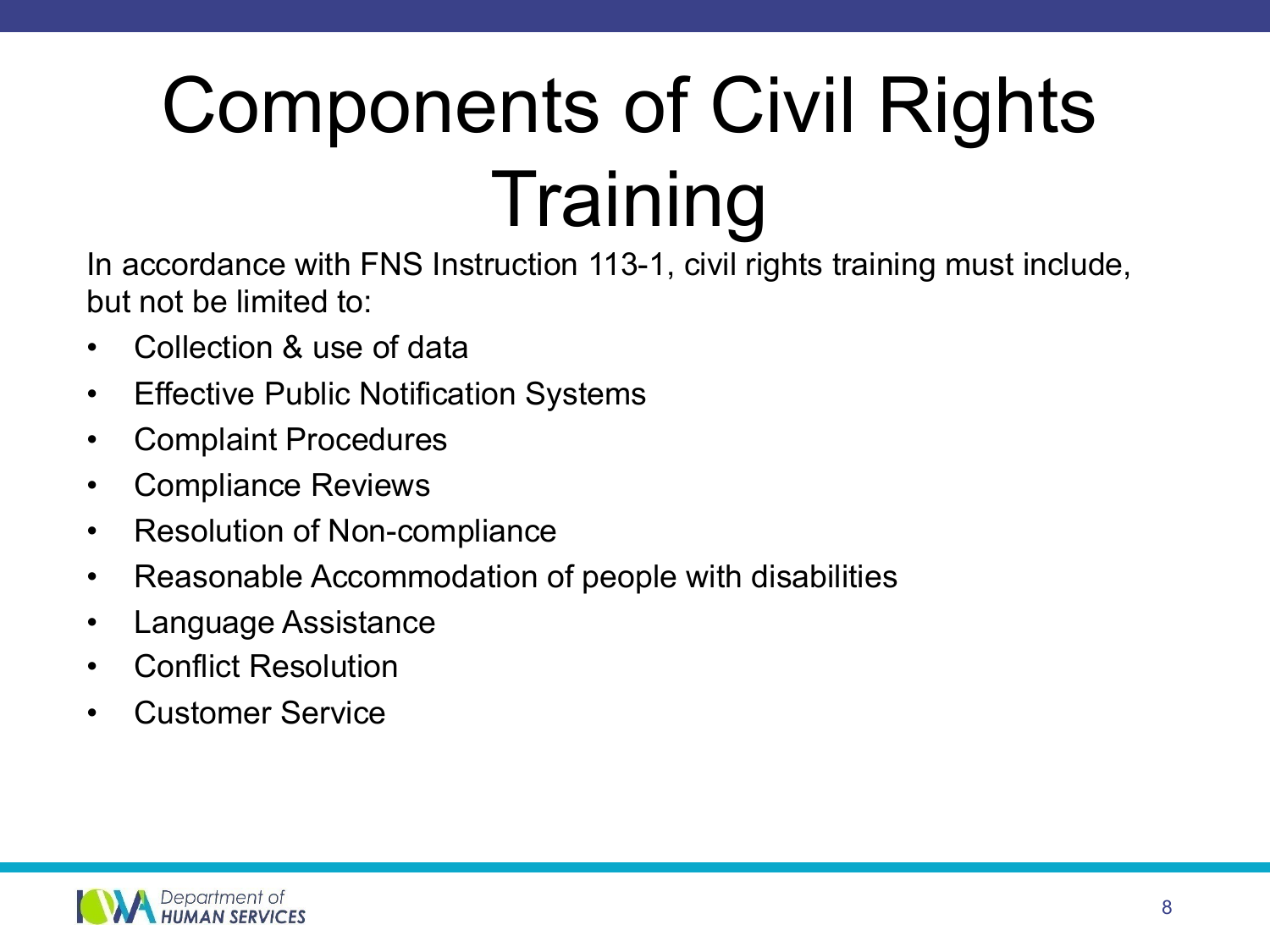## Collection and Use of Data

- CSFP regulations require annual reporting of client's racial and ethnic data. (FNS-191 Report)
- Applicants self-declare racial/ethnic data (CSFP).
- If an applicant refuses to provide racial/ethnic data, they are to be advised that the information will be collected based on your observation (CSFP).
- Outreach efforts can be targeted to groups not adequately represented in program participation.
- Maintain all records for three years plus the current fiscal year.
- All data collected must be kept secure and confidential.

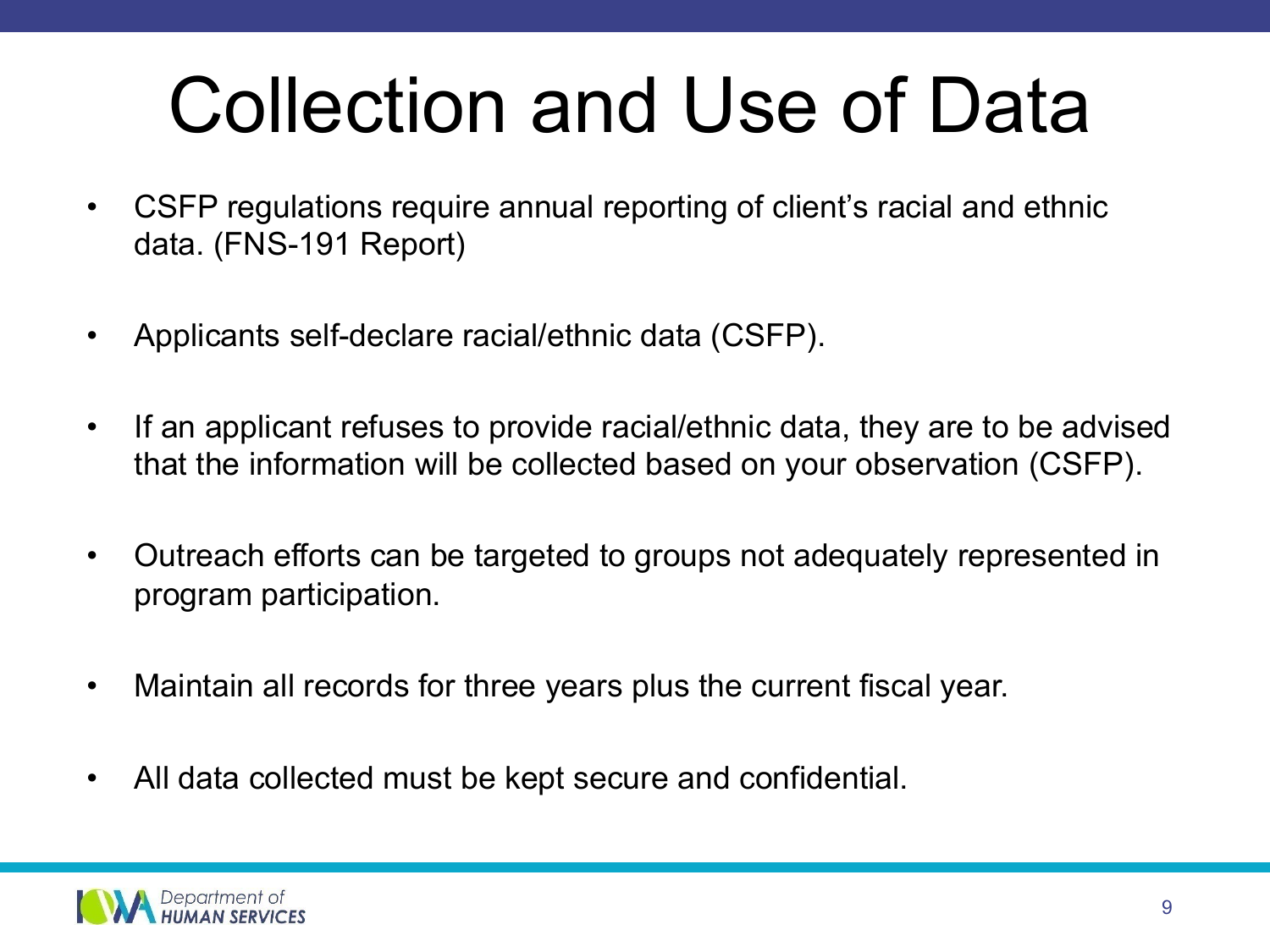## Public Notification

- There are civil rights requirements for notifying the public about TEFAP and CSFP.
	- All materials, including websites, must contain the USDA nondiscrimination statement.
	- Convey a message of equal opportunity through photos and graphics in USDA program-related information.
	- Information should be provided in different formats and languages to meet all levels of ability.
	- Special efforts should be made to reach under-served groups who may qualify for services using appropriate media.

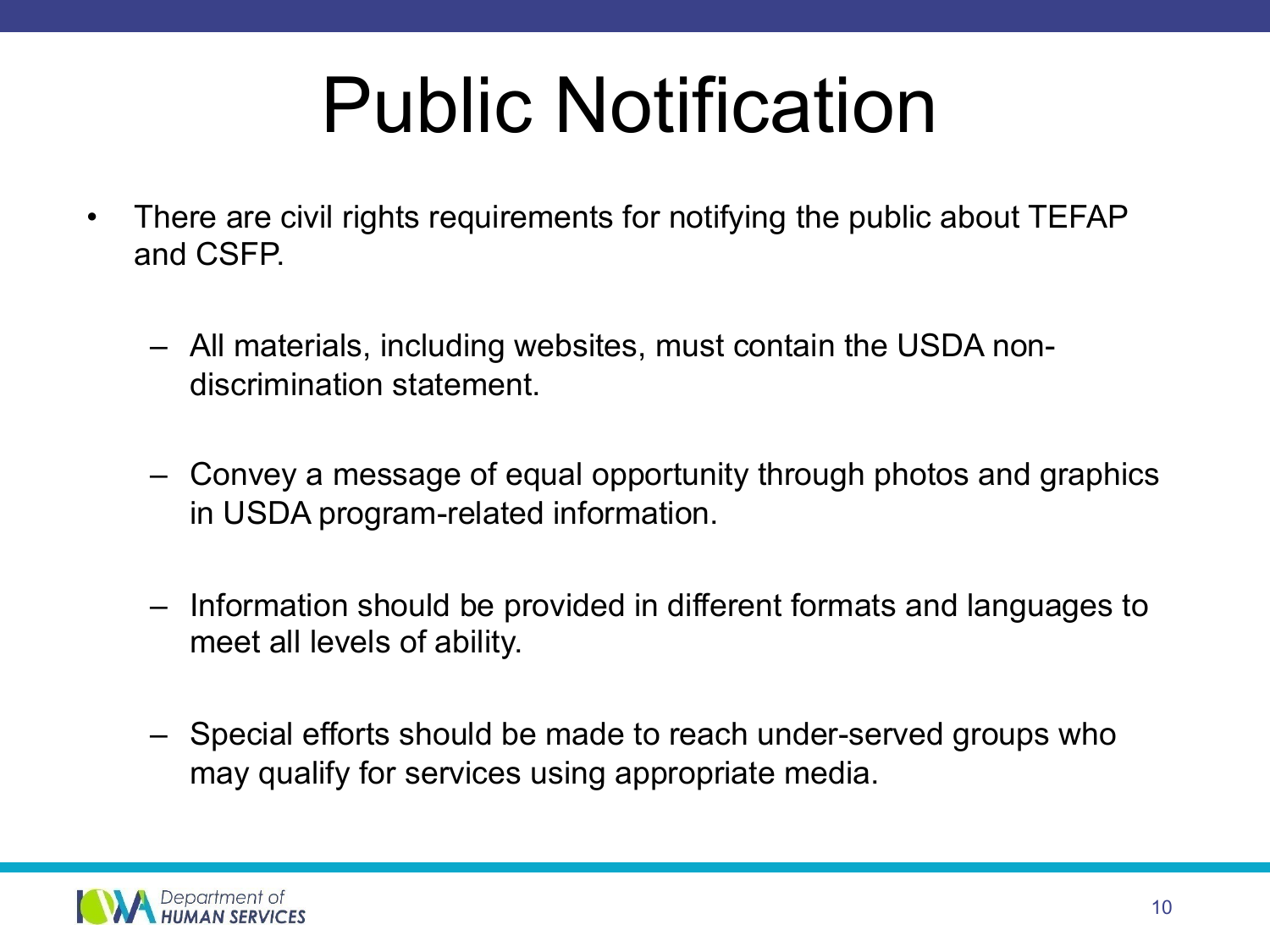# **Nondiscrimination Statemer**

- The "USDA Non-Discrimination Statement" must be included on all materials that mention USDA programs (i.e., TEFAP, CSFP, commodities).
- [The statement provides contact information for anyo](https://www.fns.usda.gov/fns-nondiscrimination-statement)ne to file a com of discrimination directly with the USDA.
- There is a full version and a short version of the nondiscrimination statement.
- Font size for the full version may be smaller than the rest of the publication, but it must be readable.
- The full version is available on page 2 of the FNS website: https://www.fns.usda.gov/fns-nondiscrimination-statement

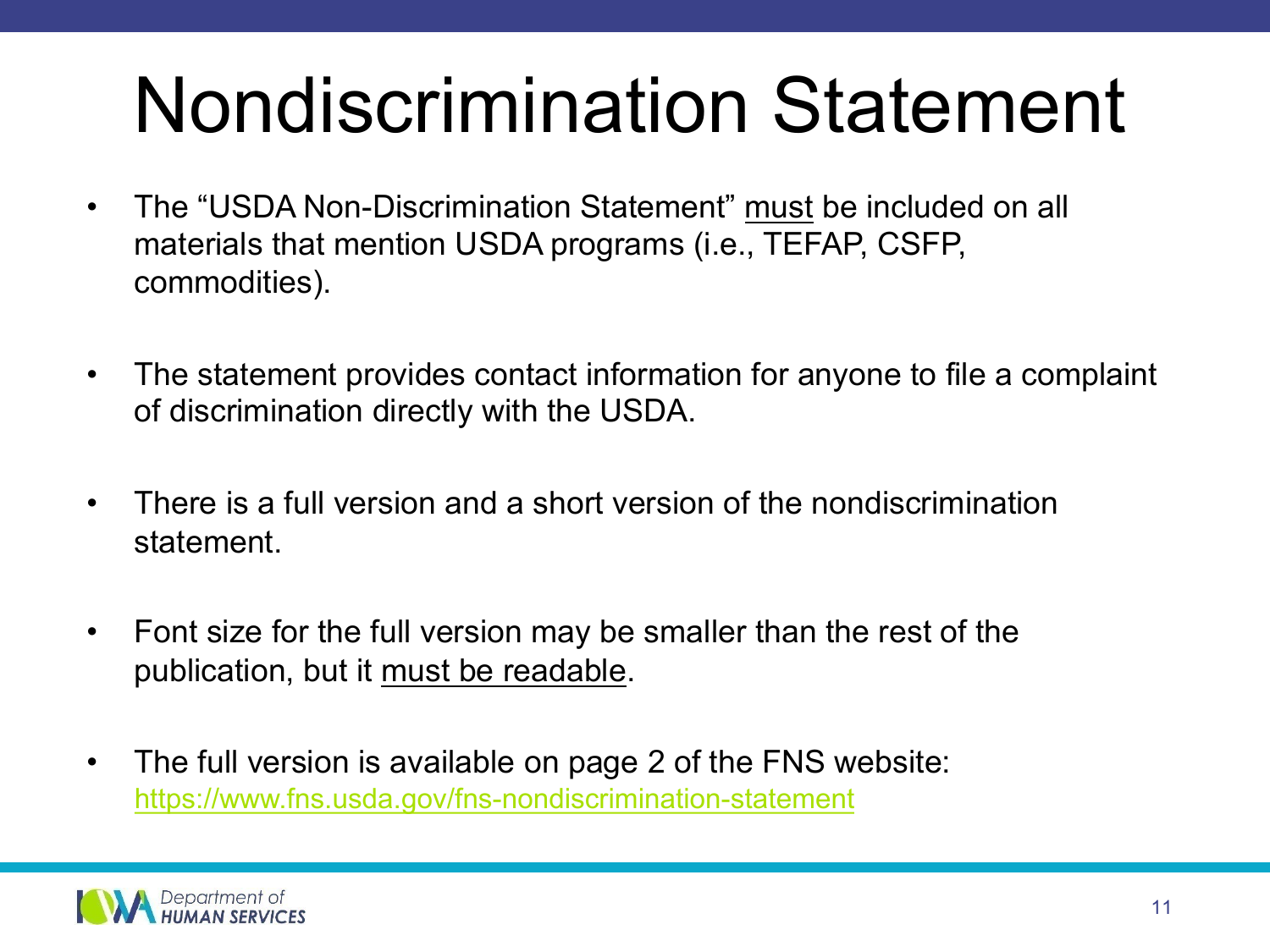#### Long Version of the Nondiscrimination Statement

In accordance with Federal civil rights law and U.S. Department of Agriculture (USDA) civil rights regulations and policies, the USDA, its Agencies, offices, and employees, and institutions participating in or administering USDA programs are prohibited from discriminating based on race, color, national origin, sex, disability, age, or reprisal or retaliation for prior civil rights activity in any program or activity conducted or funded by USDA.

Persons with disabilities who require alternative means of communication for program information (e.g. Braille, large print, audiotape, American Sign Language, etc.), should contact the Agency (State or local) where they applied for benefits. Individuals who are deaf, hard of hearing or have speech disabilities may contact USDA through the Federal Relay Service at (800) 877-8339. Additionally, program information may be made available in languages other than English.

To file a program complaint of discrimination, complete the USDA Program Discrimination Complaint Form, (AD-3027) found online at: https://www.ascr.usda.gov/filing-discrimination-complaint-usda-customer, and at any USDA office, or write a letter addressed to USDA and provide in the letter all of the information requested in the form. To request a copy of the complaint form, call (866) 632-9992. Submit your completed form or letter to USDA by:

(1) mail: U.S. Department of Agriculture

Office of the Assistant Secretary for Civil Rights 1400 Independence Avenue, SW Washington, D.C. 20250-9410;

(2) fax: (202) 690-7442; or

(3) email: program.intake@usda.gov.

This institution is an equal opportunity provider.

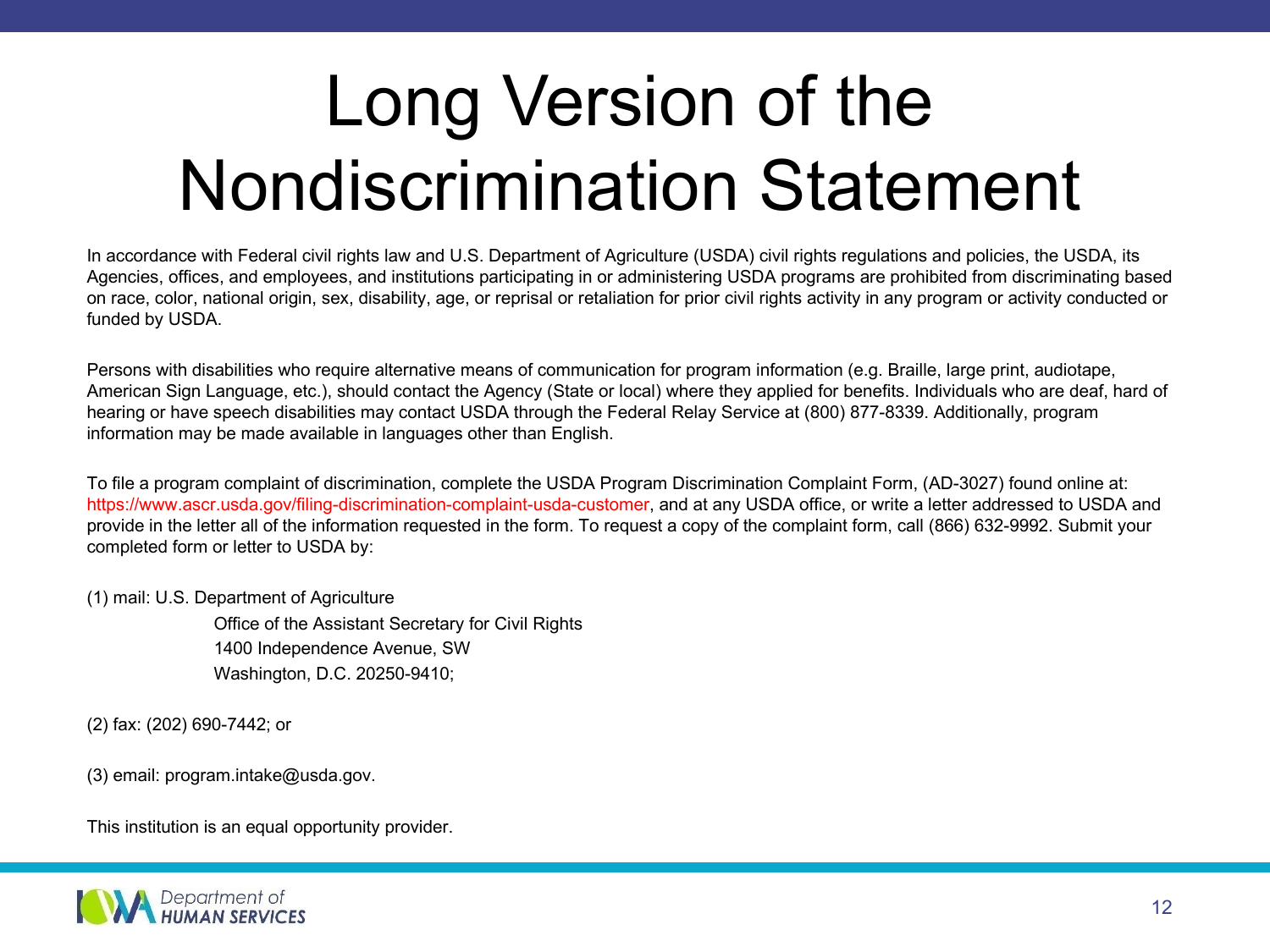#### Short Version of the Nondiscrimination **Statement**

#### **"This institution is an equal opportunity provider."**

- The short version may be used where the longer statement does not fit.
- The short version **must** be in a font size no smaller than font size used in rest of publication.
- The short version may not be used in place of the long statement on clients' rights documents (such as an application).

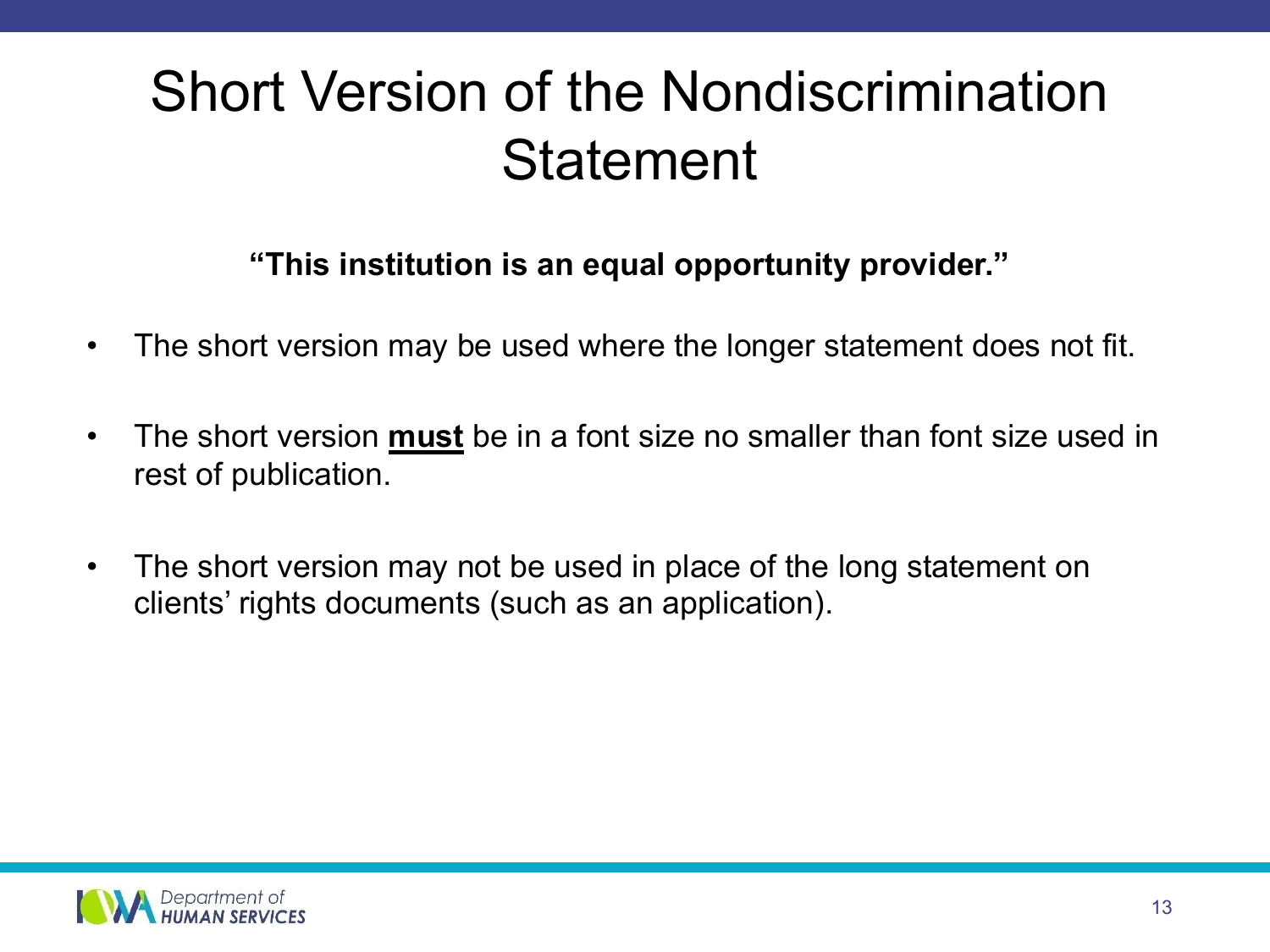## "...And Justice for All" Poster

- The poster must be prominently displayed where clients and applicants can see it.
- This poster serves as a trademark indicating the site provides a USDA program without discrimination.
- The poster has contact information so that anyone has information to file a discrimination complaint directly with the USDA.
- Agencies can obtain free copies of this poster by contacting your partner food bank
- Downloading and printing from the FNS Civil Rights website at http://www.fns.usda.gov/cr/justice.htm. (The required print size is 11"x 17")

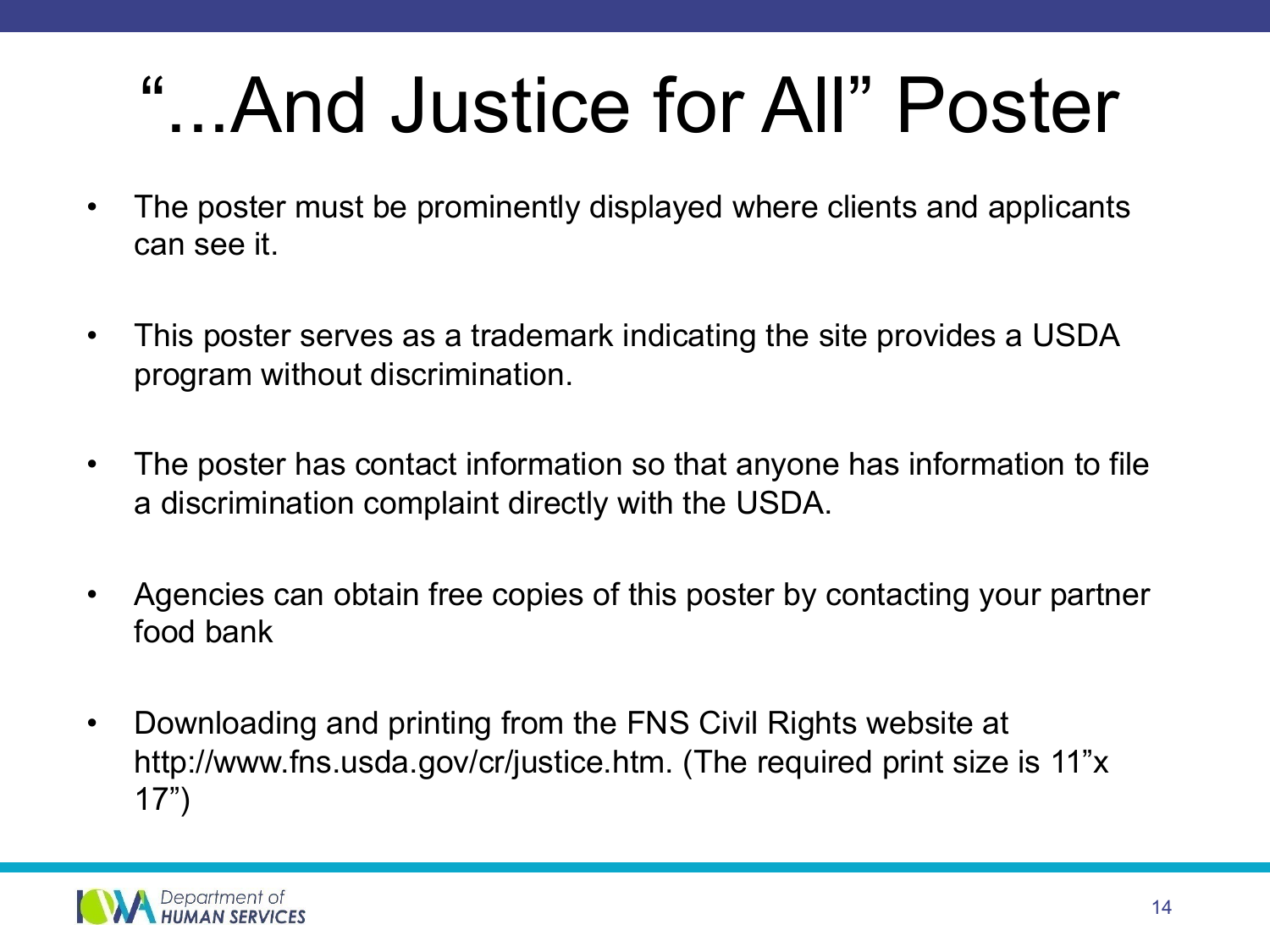**The current "And Justice For All" Poster**



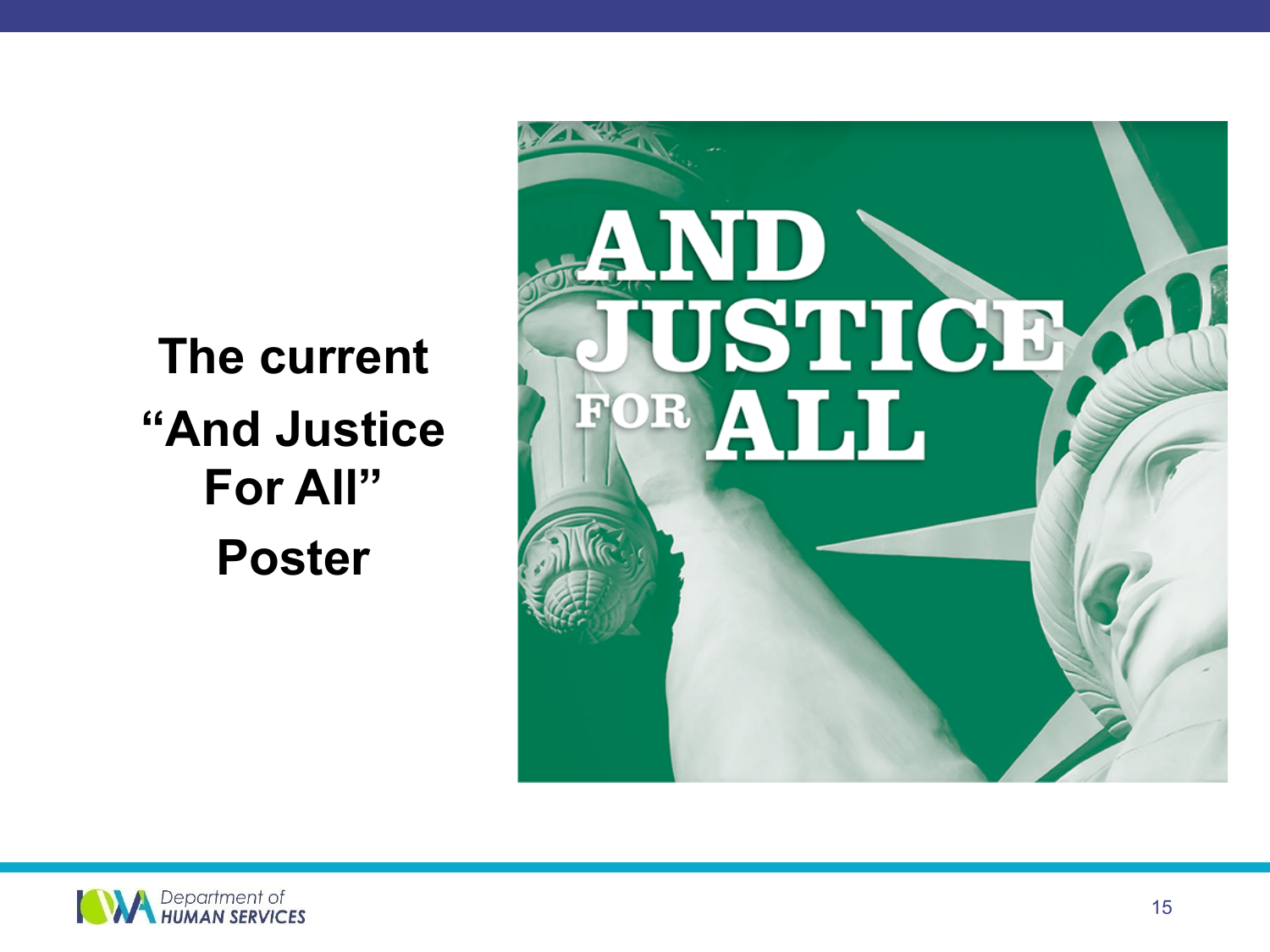# **Complaints**

- Everyone has the right to file a complaint of discrimination.
- Every employee and volunteer must know what to do if someone wants to file a complaint.
	- **What is your agency's process?**
- If a complaint is elevated to the State or Federal office, the maximum time to process the complaint is **90 days**.
- Be aware of the basis for which complaints may be filed:
	- *race, color, national origin, age, sex, disability, and retaliation*.
- Always attempt to resolve the complaint at the lowest level.
- **Never** discourage someone from filing a complaint or voicing concerns of discrimination.

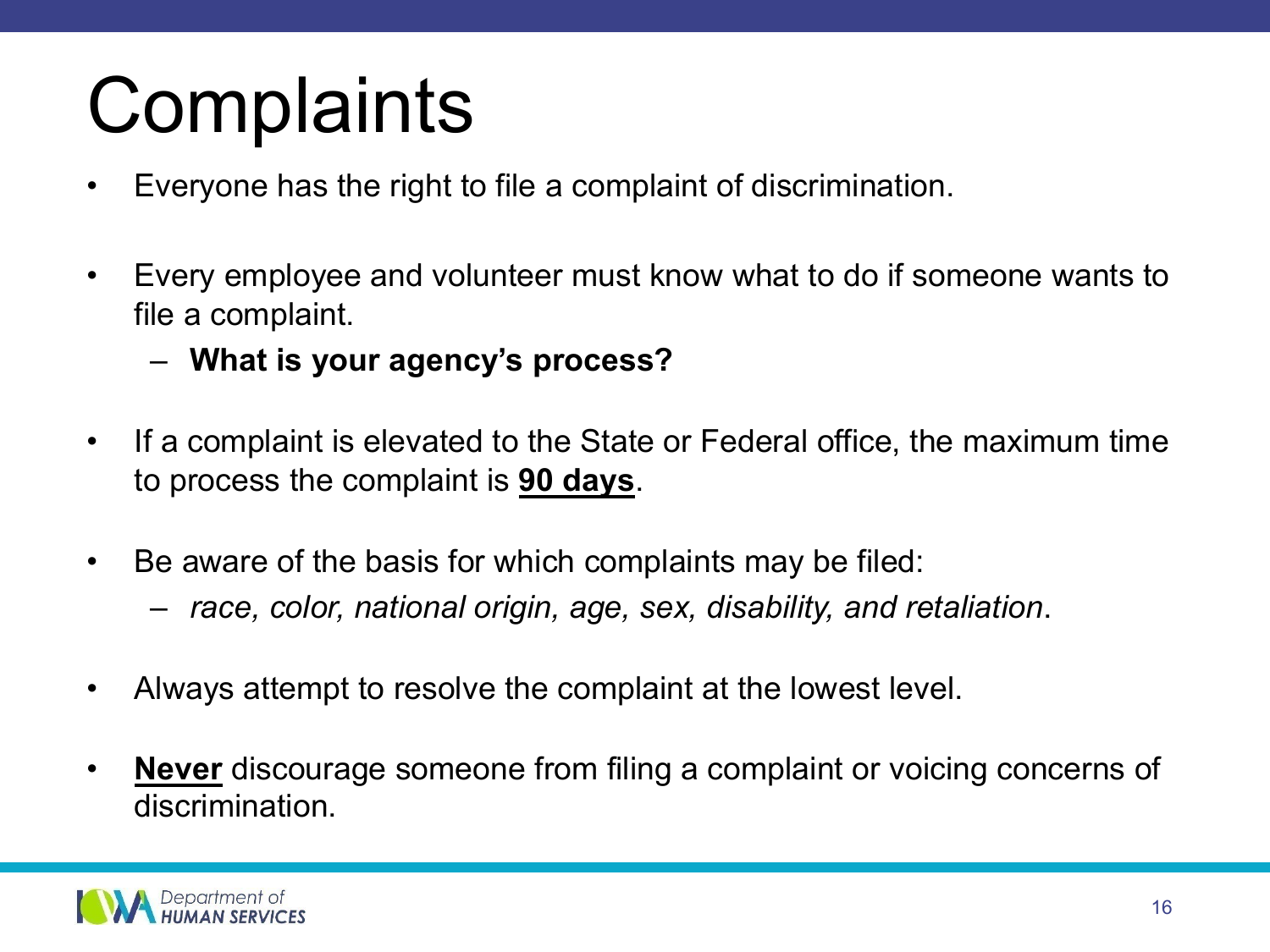## Compliance Reviews

- State and Federal governments are required to conduct reviews to determine compliance with civil rights laws, regulations, and requirements
- Cooperation with State and Federal reviewers is required as a condition of receiving Federal financial assistance (Remember, USDA food is considered financial assistance).
- There are three types of reviews:
	- Pre-award: a review conducted before an agency starts distributing TEFAP and/or CSFP.
	- Post-award: in Iowa, this is part of your TEFAP/CSFP audit conducted by the State and your TEFAP partner food bank.
	- Special compliance review: a review conducted by USDA for significant civil rights concerns.

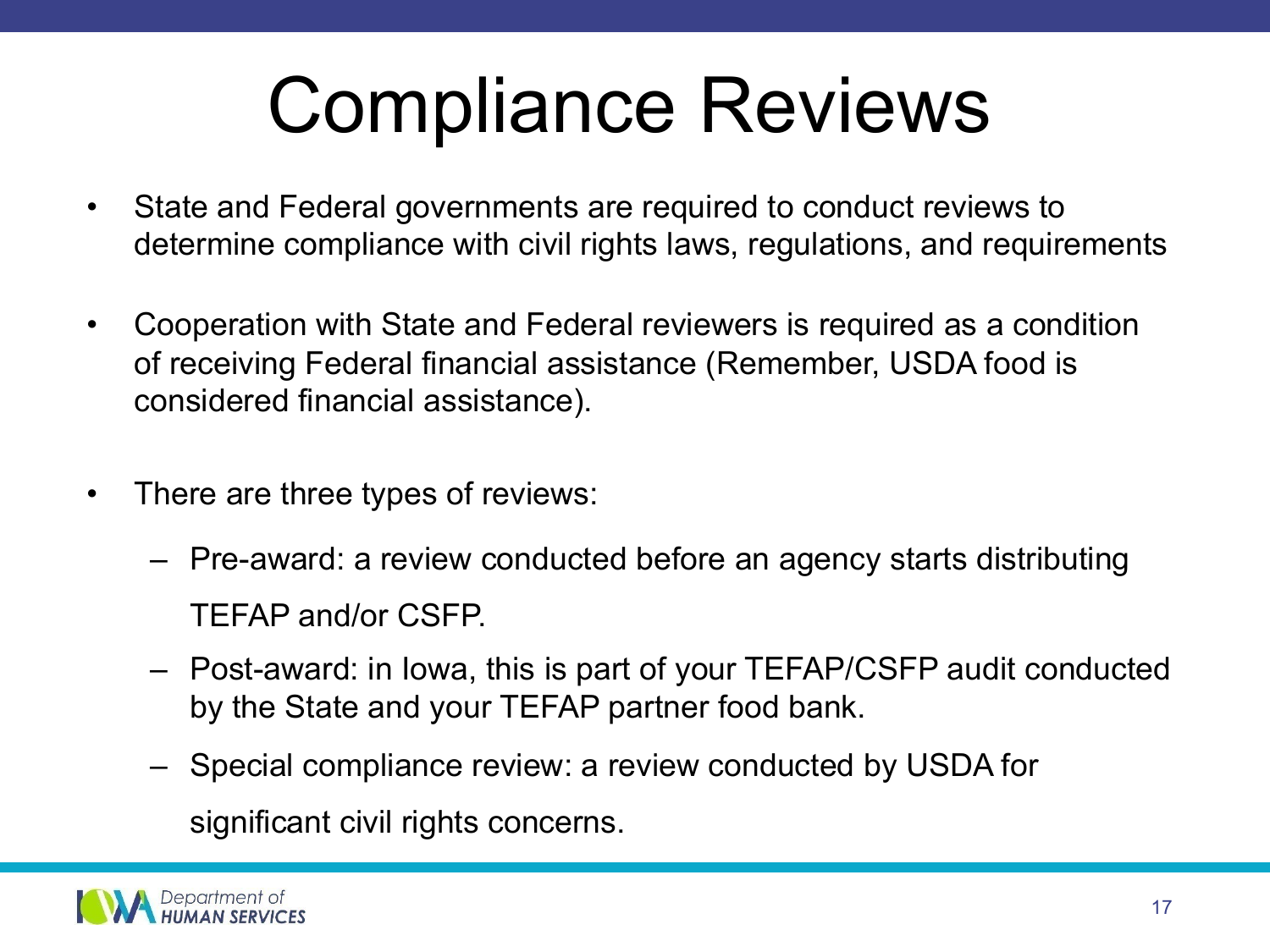# Resolution of Noncompliance

- Corrective Actions may be assigned as a result of the review process.
- Agencies are required to cease inappropriate actions and institute proper procedures.
- Failure to comply with civil rights requirements can result in the loss of Federal assistance from all Federal sources.

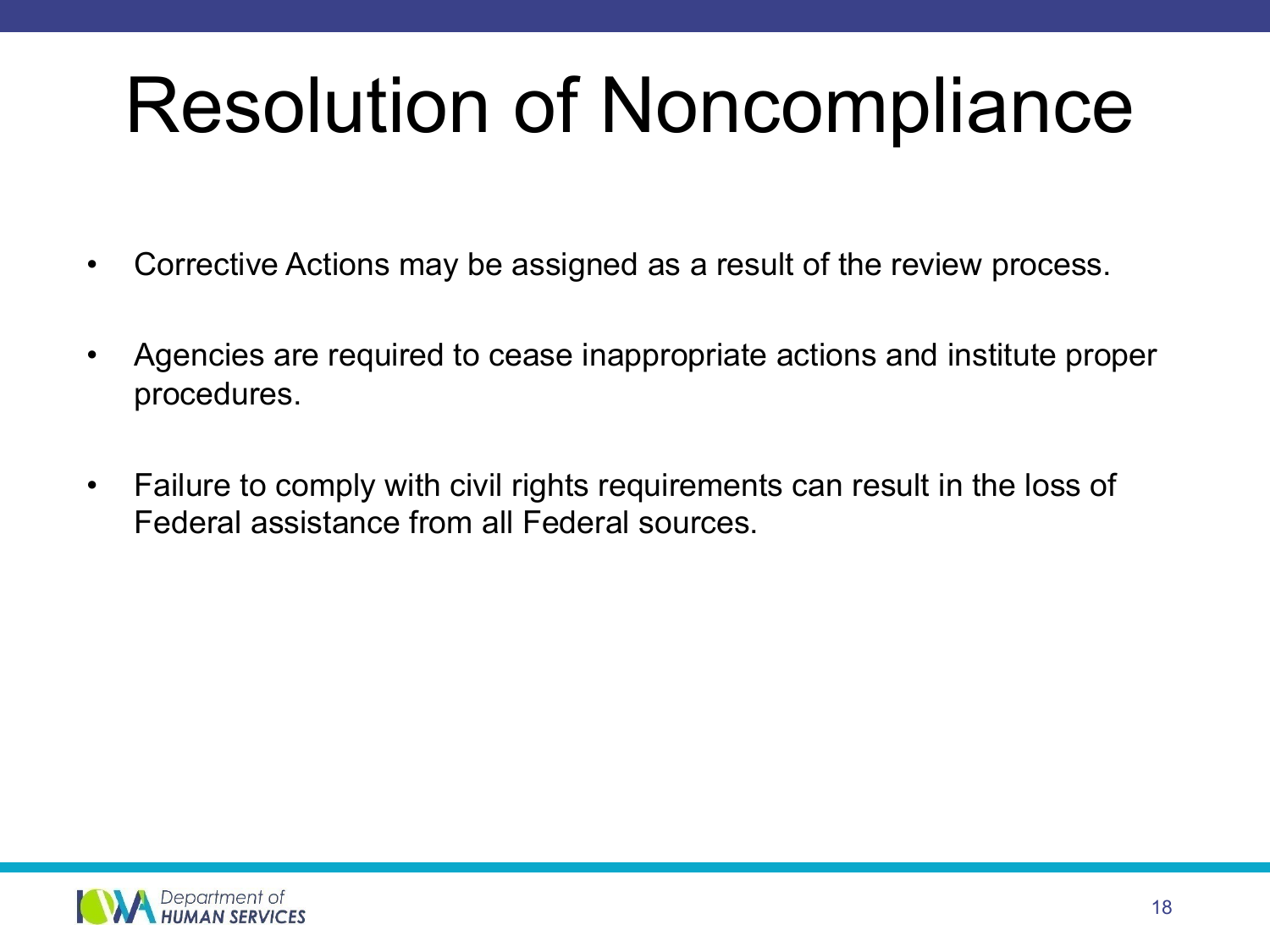#### Reasonable Accommodation for People with Disabilities

- A reasonable accommodation is a change in rules, policies, practices, or services so that a person with a disability will have an equal opportunity to apply for and receive TEFAP and/or CSFP food.
	- The agency should do everything they can to assist a person with disabilities.
	- The agency is not required to make changes that would fundamentally alter the program or create an undue financial and administrative burden.
		- Proxy distribution must be allowed
	- Reasonable accommodations may be necessary at all stages of the process, including application, receipt of benefits, and client notification.

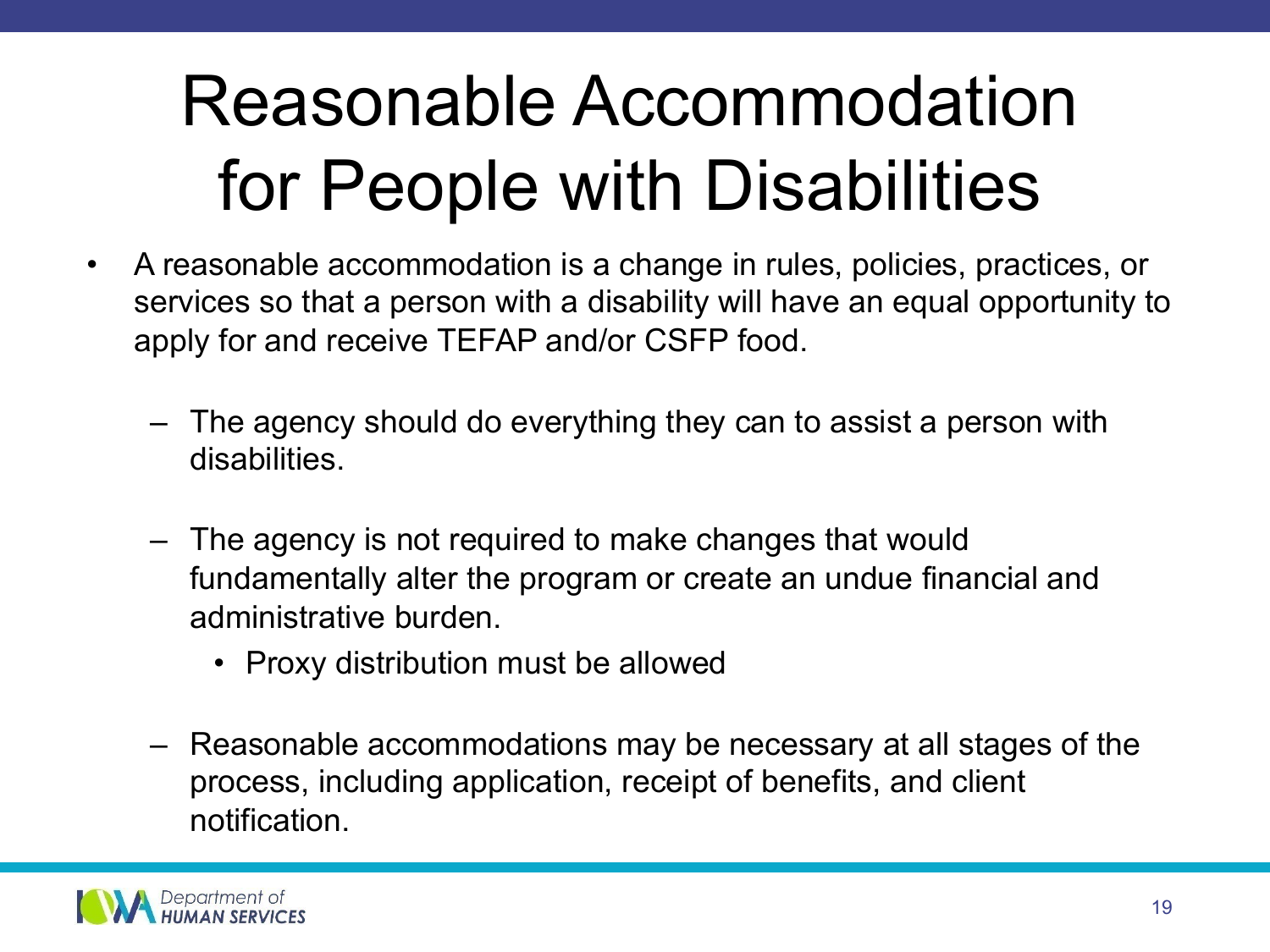# Limited English Proficiency

• Limited English Proficiency (LEP): An LEP individual is a person who is unable to speak, read, write, or understand the English language at a level that permits him or her to interact

**effectively** with health and social service agencies and providers.

- Service must be provided, but there is some flexibility on methods used.
- Volunteers may be used as interpreters and must maintain participant confidentiality.
- Children should not be used as interpreters.
- There is a potential for discrimination based on national origin when accommodations are not made for LEP individuals.
- Visit www.lep.gov for more information.

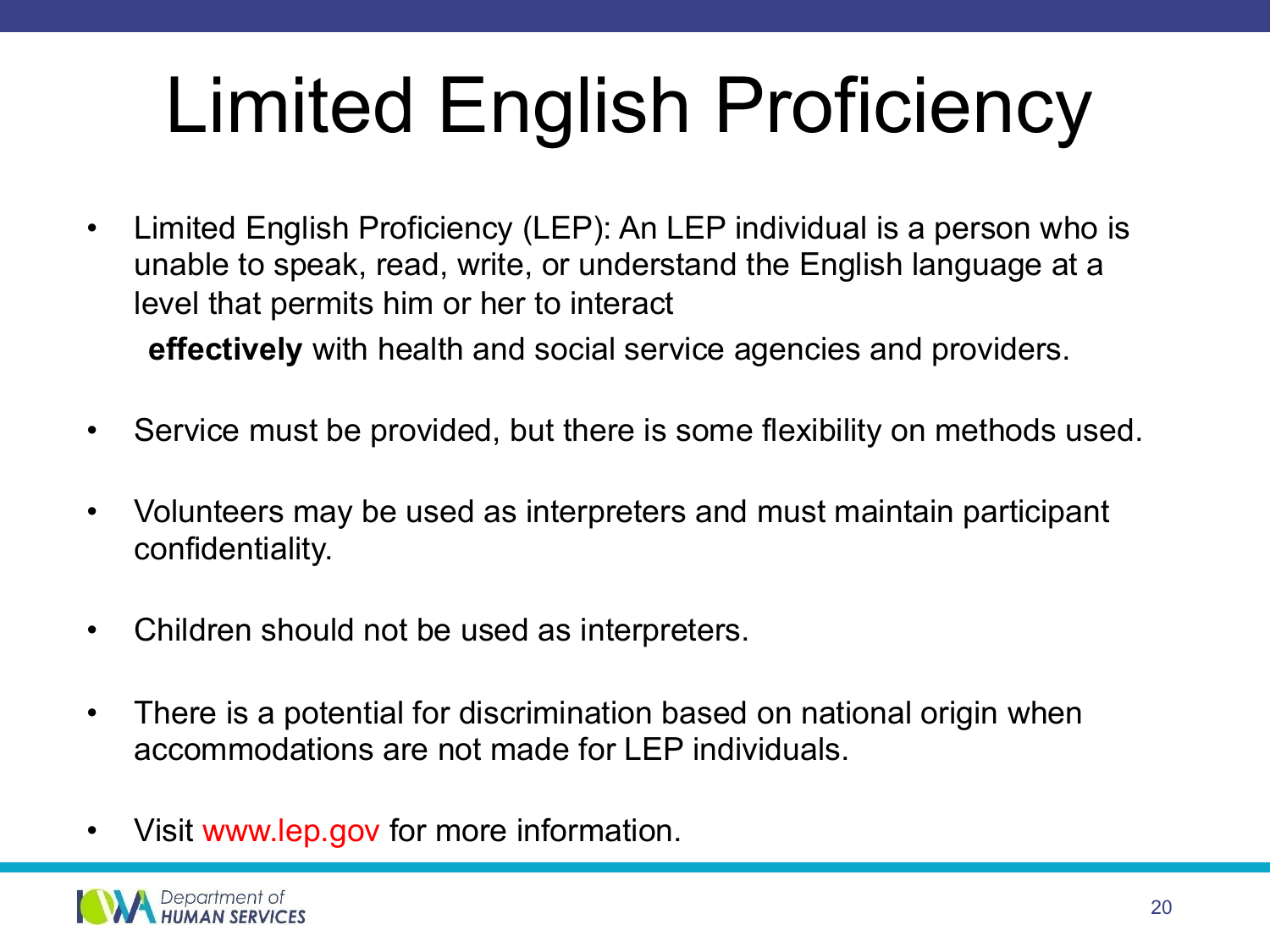#### Accommodations

- Is your distribution site accessible? Consider the parking lot, entrances, exits, hallways, elevators, and restrooms.
- Do you have access to sign language interpreters or interpreters for non-English languages?
- Do you have signage and paperwork in Braille or in non-English languages?
- Do you allow service animals in your facility?
- Do you provide home delivery?

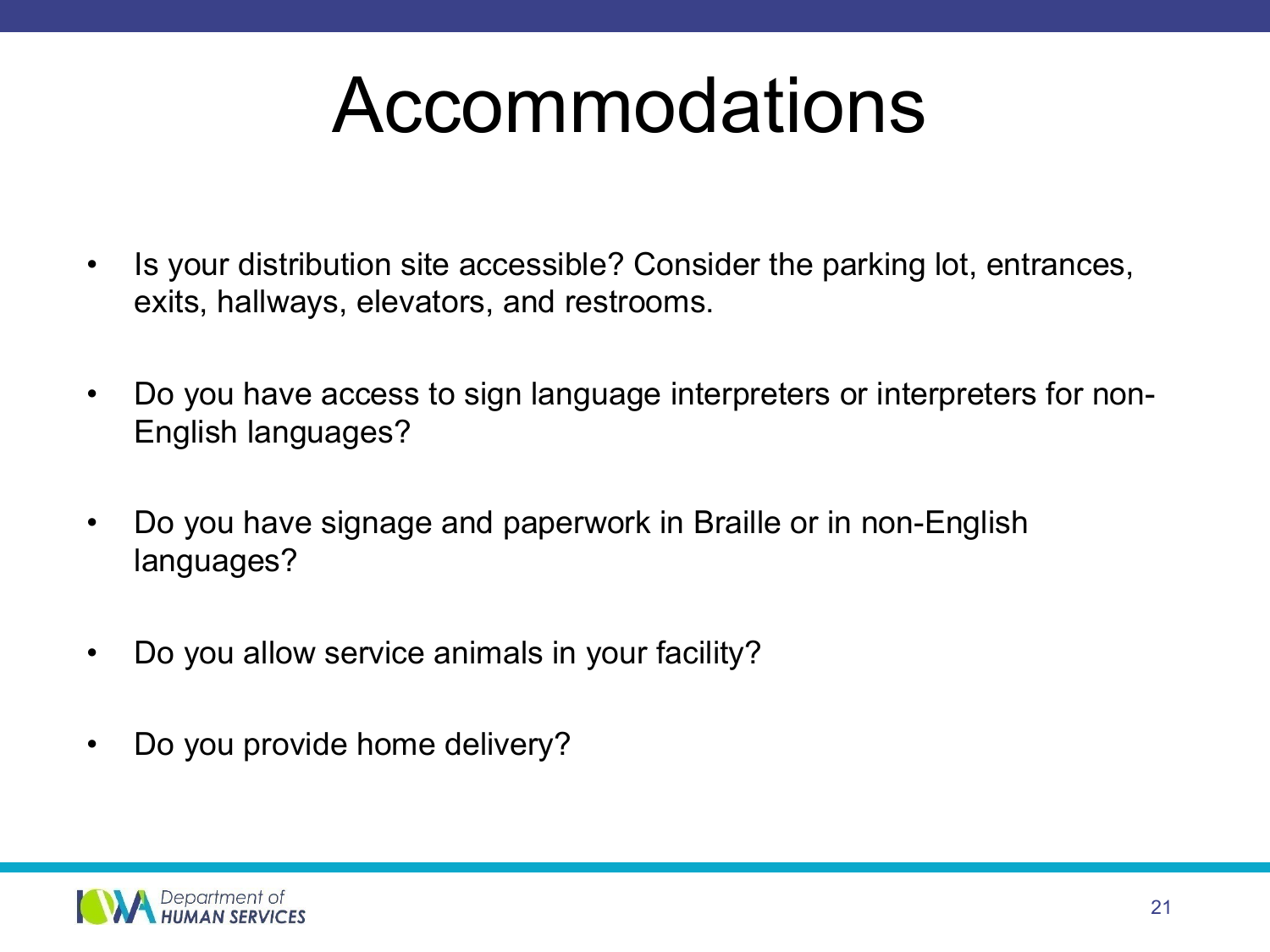## What is Reasonable

- When do I have to translate TEFAP/CSFP applications into another language or place a ramp to gain entry to the building?
- Consider the following factors to help make that decision. Keep in mind that shortage of resources does not eliminate meeting this requirement except in cases of extreme hardship.
	- What is the percentage of disabled/LEP persons being served?
	- What is the percentage of disabled/LEP persons in the eligible local population?
	- What is the frequency of disabled/LEP persons' contact with program?
	- How vital is the service to the clients?
	- What are the agency's available resources and cost of services?

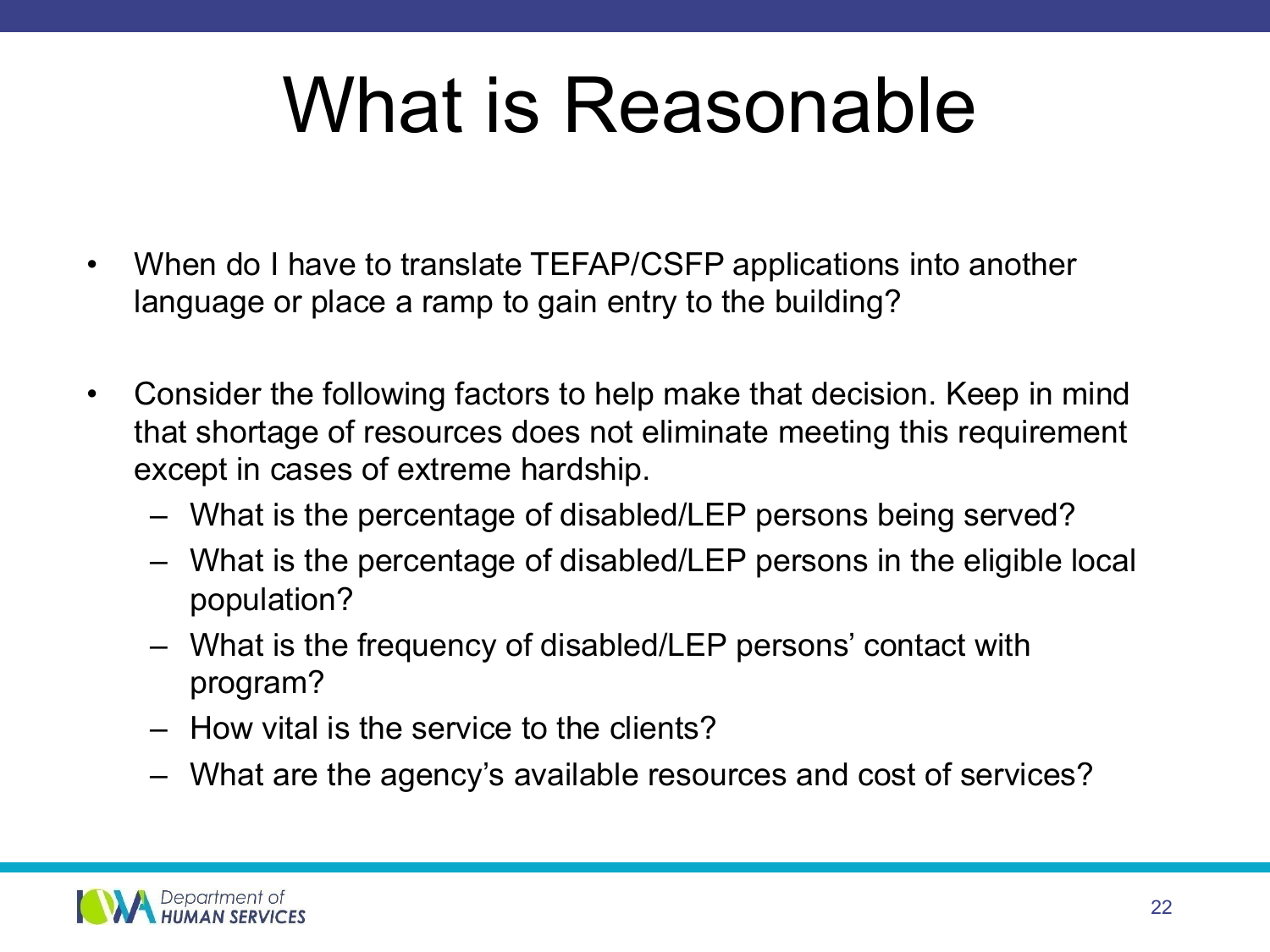# Conflict Resolution

- Treat others the way they want to be treated (or at least be aware of what that is).
- Have a written and posted policy for dealing with unacceptable behavior and conflicts.
- Remain calm.
- Listen and really hear the other person.
- Ask questions to gather information.
- Be empathetic.
- Explain situation (rules, expectations).
- Get help, especially if threats or if violence is possible.

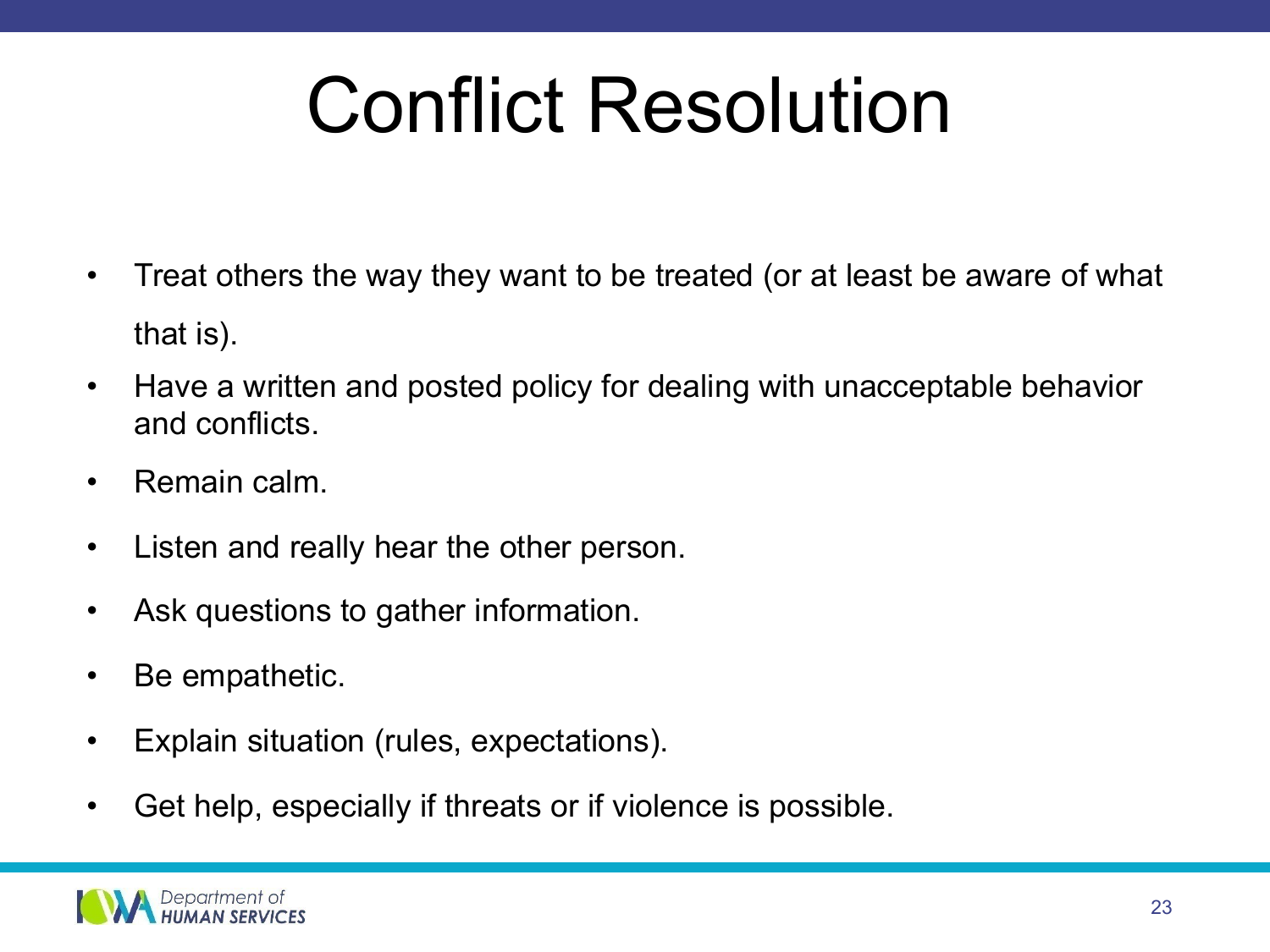#### Customer Service

- Treat everyone with dignity and respect and make people feel welcomed.
- Be patient and polite.
- Make sure that the clients receive equal treatment and service.
	- Equal does not mean identical.
	- For example, one participant receives corn, another receives green beans.
- Do not do special favors for anyone that you are not prepared to provide for everyone.
	- Disabilities and language needs are not considered special favors since they are required.

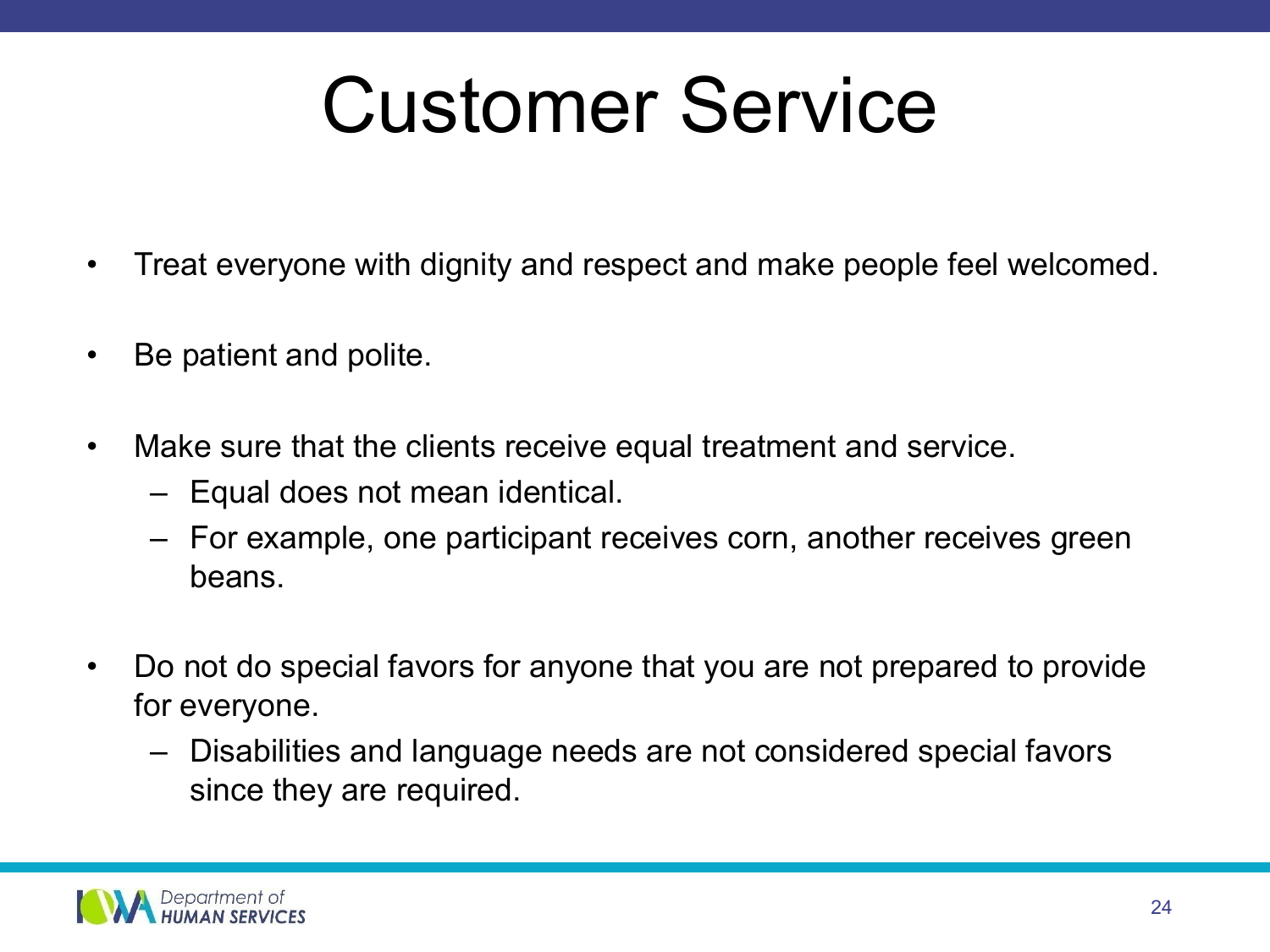#### Customer Service cont.

- **Smile**
- Know and be able to explain policy and rules that must be followed.
- Don't be afraid to apologize.
- Do not treat people differently based on race, color, national origin, age, sex, or disability.
- Do not impose policies that unfairly impact certain groups.
- Do not retaliate against anyone who files a complaint (or their family, friends or employees who cooperate with a civil right investigation).

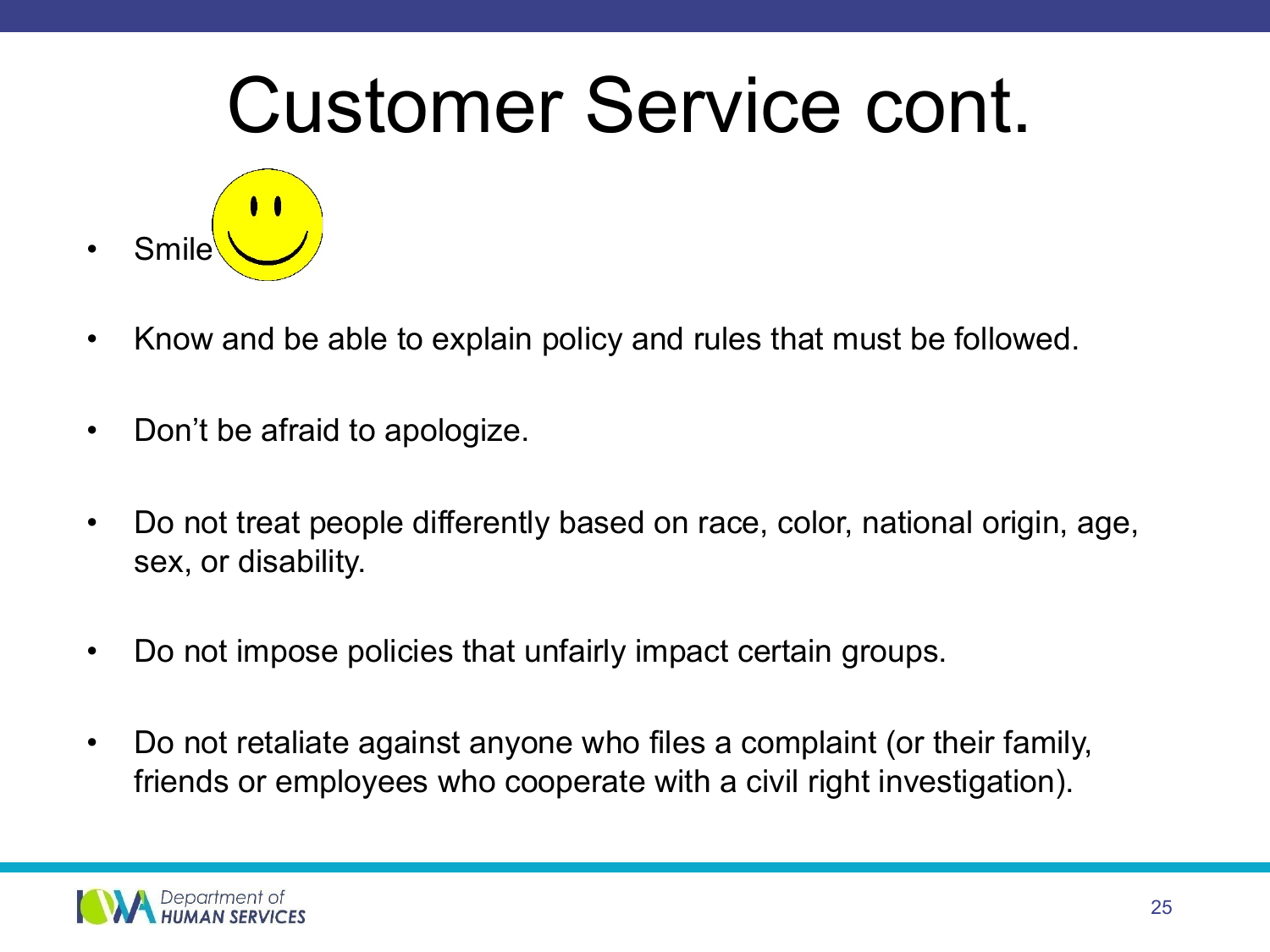# Customer Service Final Thoughts

In order to minimize the risk of a civil rights discrimination complaint, ask yourself the following questions each time an applicant and/or participant comes to your program:

- Am I treating this person in the same manner as I treat others?
- Have I clearly explained to this person what information I need to make a determination on the application?
- Have I given this person the opportunity to clarify all relevant factors or inconsistencies?
- Have I provided the person the information they need to make necessary decisions?
- Am I treating this person as I would wish to be treated?

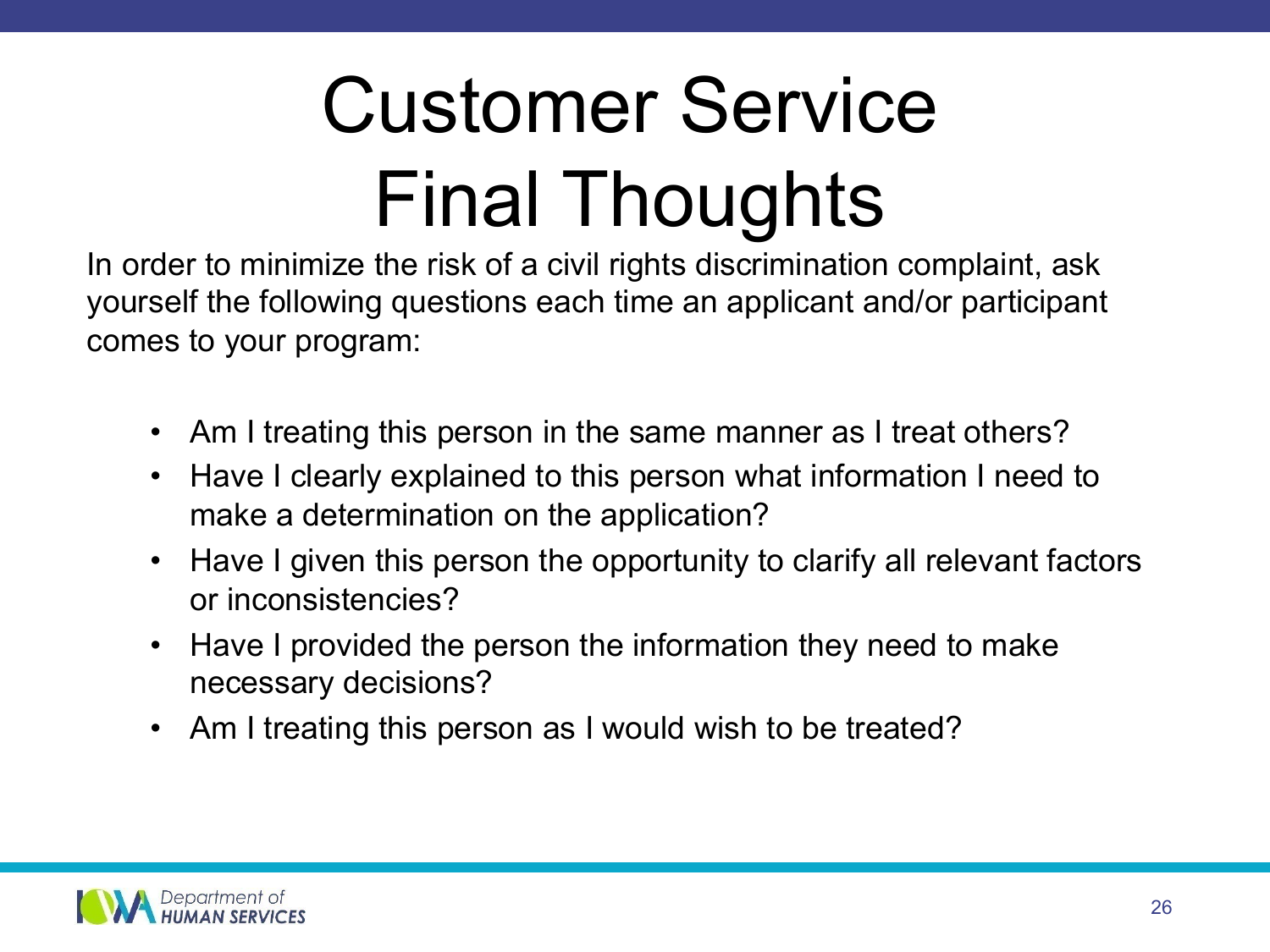#### Equal Opportunity for Religious **Organizations**

- USDA Regulations (7 CFR 16) require equal opportunity for Faith Based Organizations (FBO's) and Community Based Organizations (CBO's).
- Discrimination is prohibited on the basis of religion or religious belief or character.
- FBOs can use facilities for USDA food distribution without removing religious art or symbols.
- Religious organizations may not use USDA funds or supplies to support worship, religious instruction, or proselytization (attempt to convert).
- Religious schools can consider religion in admission practices and required curriculum.

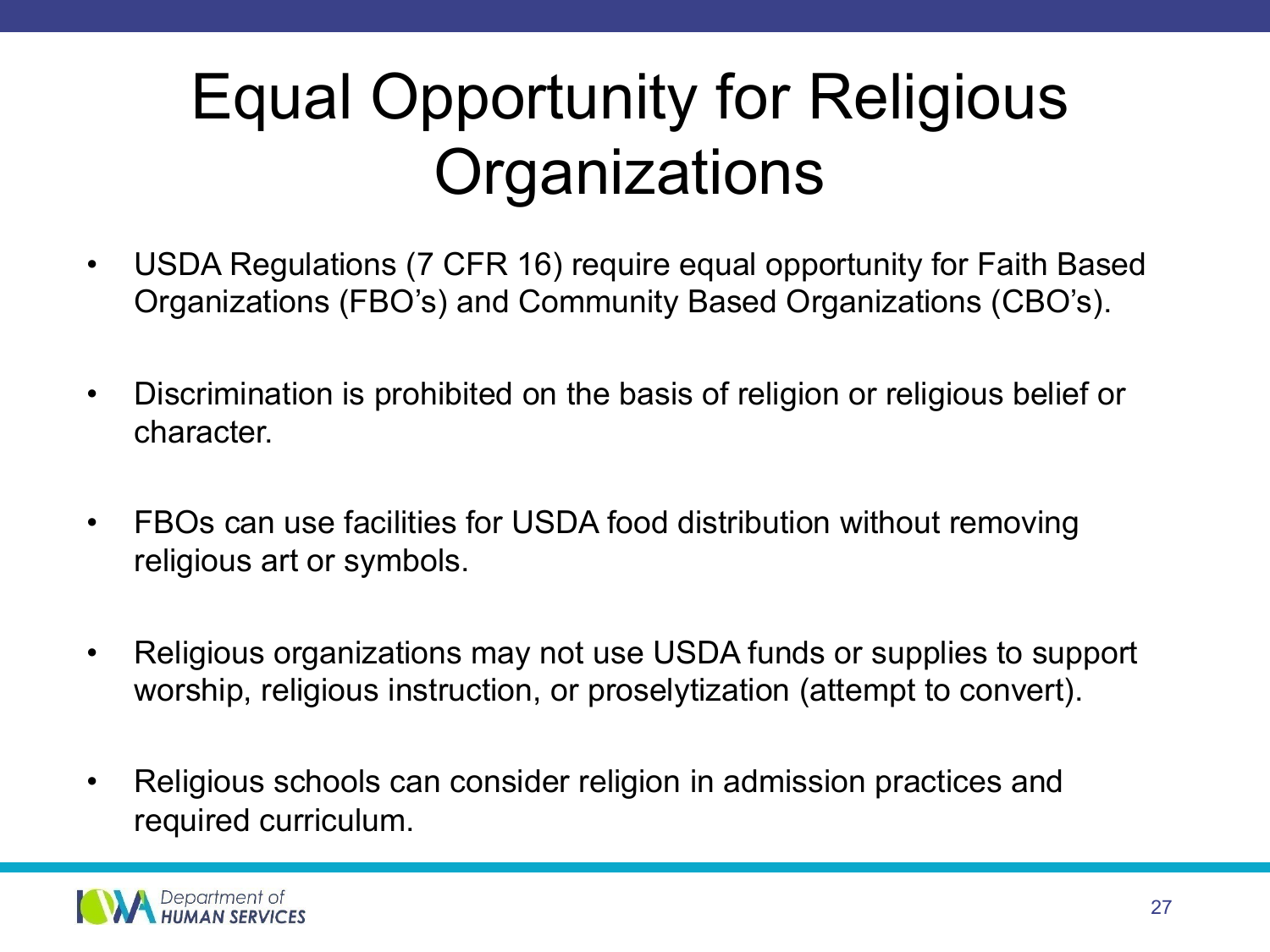#### Religious or Faith-Based **Organizations**

TEFAP providers must:

- Post written notice in a prominent place
- Refer a participant to an alternate provider if available
- Ensure the participant has no objection to the alternate provider

Obtain the Written Notice and Referral letter from your food bank.